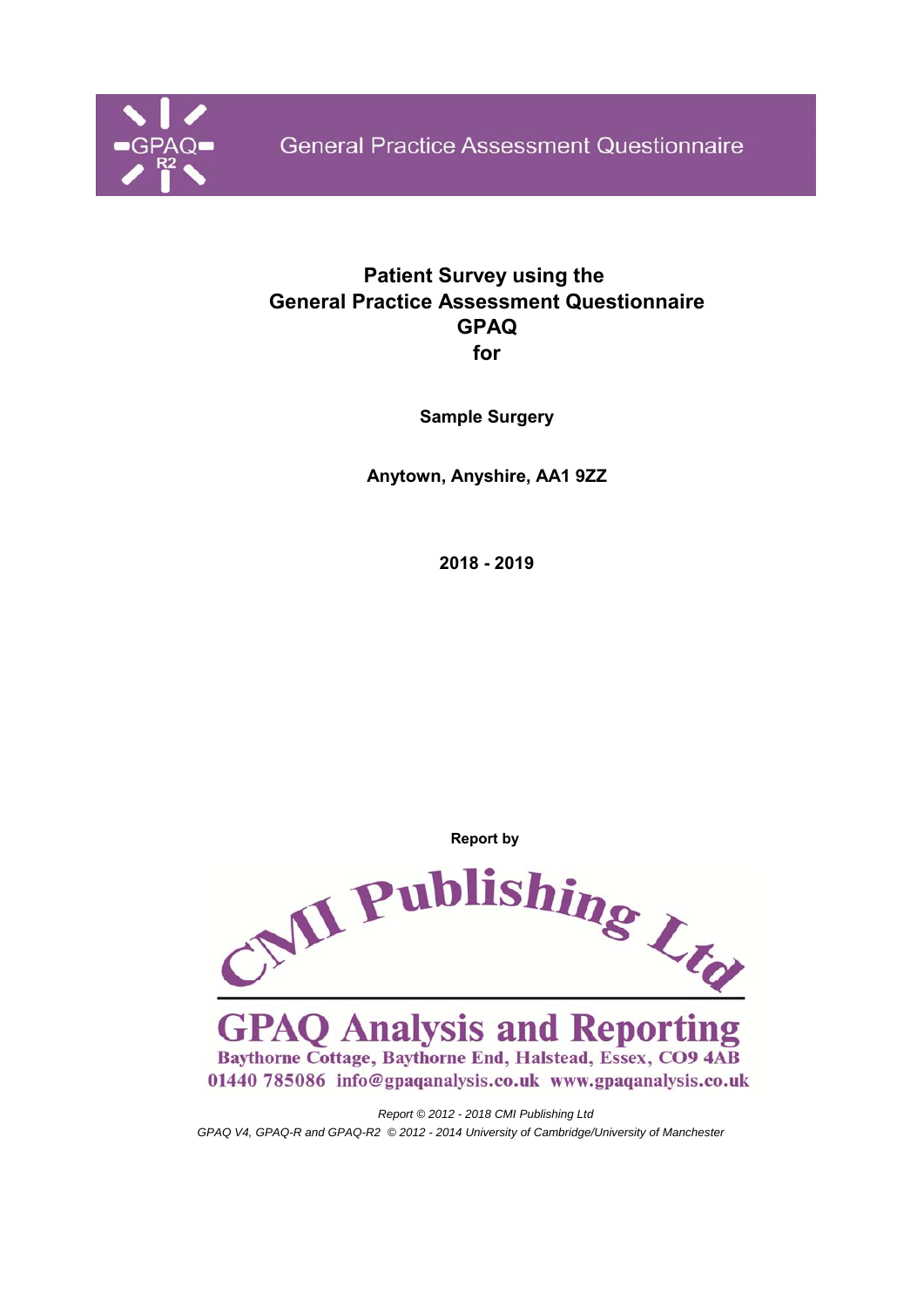#### **Introduction**

#### **The Survey**

The General Practice Assessment Questionnaire (GPAQ) surveys how patients perceive their doctor's practice. The survey covers aspects of quality best assessed by asking patients, and most highly valued by patients.

#### **Survey Development**

GPAQ was introduced in 2004. This version, GPAQ-R2 (piloted as GPAQ V4), was revised (2012) to encompass GP Revalidation, and the Directed Enhanced Service (DES) for Patient Participation which includes collecting patients' views through a local survey. GPAQ-R2 now includes the Friends and Family Test (Q41).

#### **This Report**

For each question, a summary of how many patients responded to each answer within each question is given.

#### **A Note about Numbers /Subtotals**

Total figures include those who did not answer the question about sex or age. Therefore where subtotals are given for the split between males and females, and similarly those under and over 45, these may add up to less than figures in the total column.

#### **Benchmarks**

Benchmarks are averages, and as such should be treated with caution and in context.

For questions identical, or nearly identical to questions in the GPPS survey, April 2010-March 2011 GPPS national benchmarks (as percentages) are given - as best possible - in a column to the right of your practice results, highlighted in green.

In addition, we have benchmarks from 17,000 questionnaires collected for GPAQ V4, These are given, again as percentages, highlighted in this 'biscuit' colour. For the questions identical to questions in the GPPS national survey, practices may wish to benchmark their results against those from the national survey, for which the numbers collected are much greater.

The table at the end of this report (p22) gives your practice benchmarks together with National Benchmarks from the 17,000 completed questionnaires from piloting GPAQ-R (piloted as GPAQ V4).

#### **Friends and Family Test**

Results are given on page 21.

#### **Taking Action on Results**

GPAQ has been designed for scores to be used to improve care in your practice. The questions are not vague or general. They relate to specific aspects of care where there is clearly something to be done, if the practice judges that improvement is needed. More information is given in the booklet **"Improving your practice with patient surveys"** which can be downloaded from the GPAQ website: http://www.phpc.cam.ac.uk/gpaq/files/2014/07/patientsurveyhandbook.pdf

#### **How the Survey was carried out**

GPAQ-R2 questionnaires were given out to patients after they had seen the GP.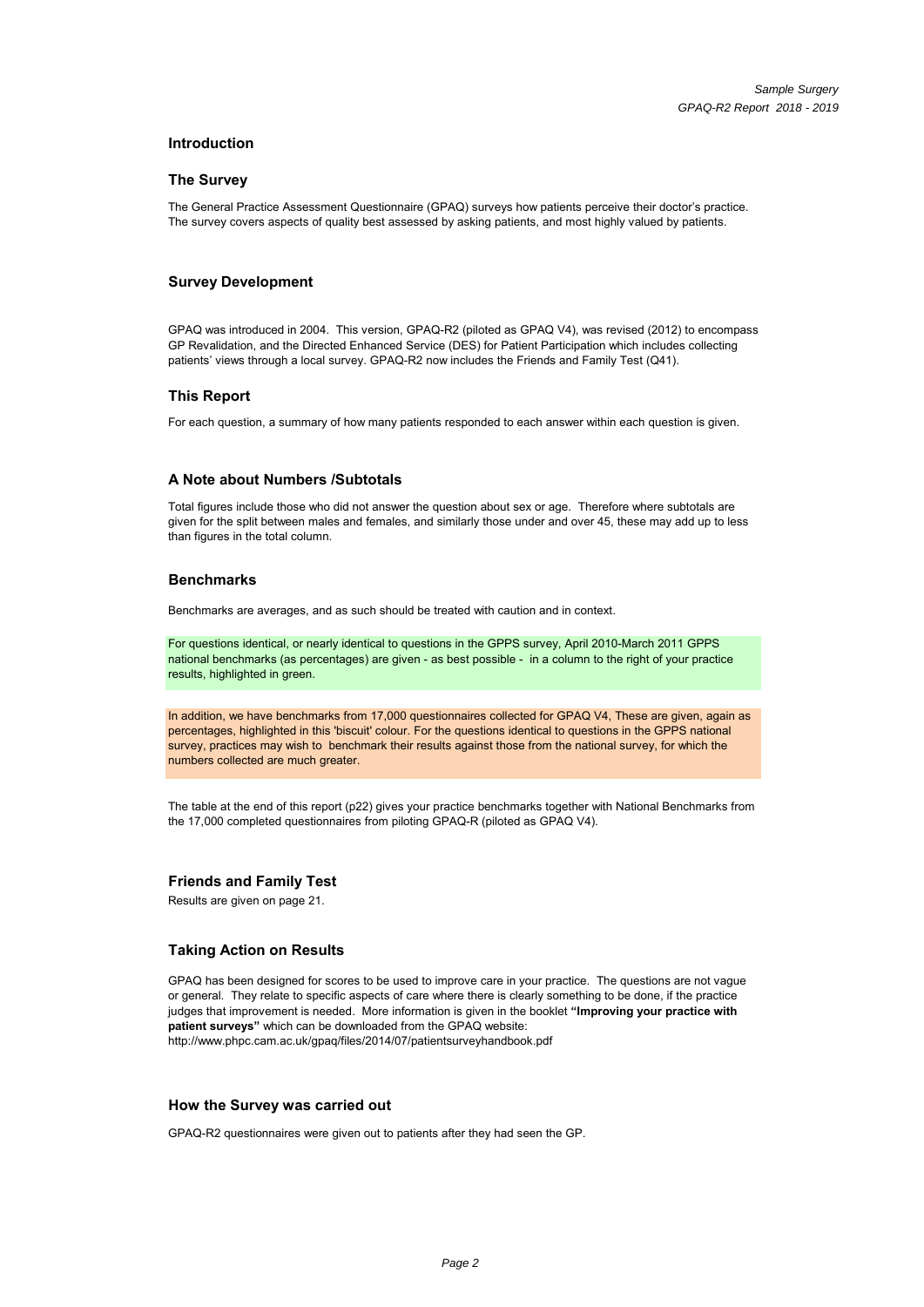#### **Characteristics of the sample** *GPAQ-R2 Report 2018 - 2019*

|                                     | <b>Consultation GPAQ</b><br>V2 Data 2005/6 | <b>Your Survey</b><br>2018 - 2019 | Data from GPAQ V4<br>collected 2012-2013 |
|-------------------------------------|--------------------------------------------|-----------------------------------|------------------------------------------|
| Total: n                            | 190,038                                    | 203                               | 17,145                                   |
| No practices                        | 1,031                                      |                                   |                                          |
| % female                            | 64.7                                       | 53.2                              | 59.2                                     |
| % over 45*                          | (Mean age: 50.3)                           | 73.4                              | 54.8                                     |
| % with long term disability         | 49.0                                       | 49.8                              | 48.0                                     |
| <b>Ethnicity</b>                    |                                            |                                   |                                          |
| % White                             | 92.2                                       | 91.6                              | 80.3                                     |
| % Asian/Asian British               | 3.7                                        | 0.0                               | 6.6                                      |
| % Black/Black British               | 1.8                                        | 0.0                               | 3.2                                      |
| % Mixed                             | 1.1                                        | 0.5                               | 1.7                                      |
| % Chinese                           | .0.3                                       | 0.0                               | 0.6                                      |
| % Other ethnic group                | 0.9                                        | 0.0                               | 2.2                                      |
| <b>Employment</b>                   |                                            |                                   |                                          |
| % employed                          | 48.4                                       | 41.9                              | 44.6                                     |
| % unemployed                        | 2.5                                        | 2.0                               | 3.8                                      |
| % in full time education            | 3.4                                        | 3.9                               | 3.8                                      |
| % unable to work/long term sickness | 7.2                                        | 2.5                               | 6.0                                      |
| % looking after home / family       | 9.6                                        | 5.9                               | 7.0                                      |
| % retired                           | 27.5                                       | 33.5                              | 24.3                                     |
| % other                             | 1.6                                        | 2.5                               | 2.4                                      |

*\* for GPAQ V3, GPAQ V4 and GPAQ-R, information on age was requested in age bands, so mean age data is not available for comparison with the V2 mean* 1.6 2.5 2.4<br>1.6 2.5 2.4<br>1.6 2.6 2.4<br>The GPAQ V3, GPAQ V4 and GPAQ-R, information on age was requested in age bands, so mean age data is<br>1.6 2.4<br>2.4 anot available for comparison with the V2 mean<br>1.6 2.7 means of another th

Most patients don't answer the question as to whether they saw the doctor/nurse today for themselves, their child or for another reason.

| Of the | 70 | or |                                  | 34.5% who answered the question                |  |  |  |
|--------|----|----|----------------------------------|------------------------------------------------|--|--|--|
|        | 68 |    |                                  | saw the GP/nurse for themselves                |  |  |  |
|        |    |    | saw the GP/nurse for their child |                                                |  |  |  |
|        |    |    |                                  | saw the GP/nurse for another reason or person. |  |  |  |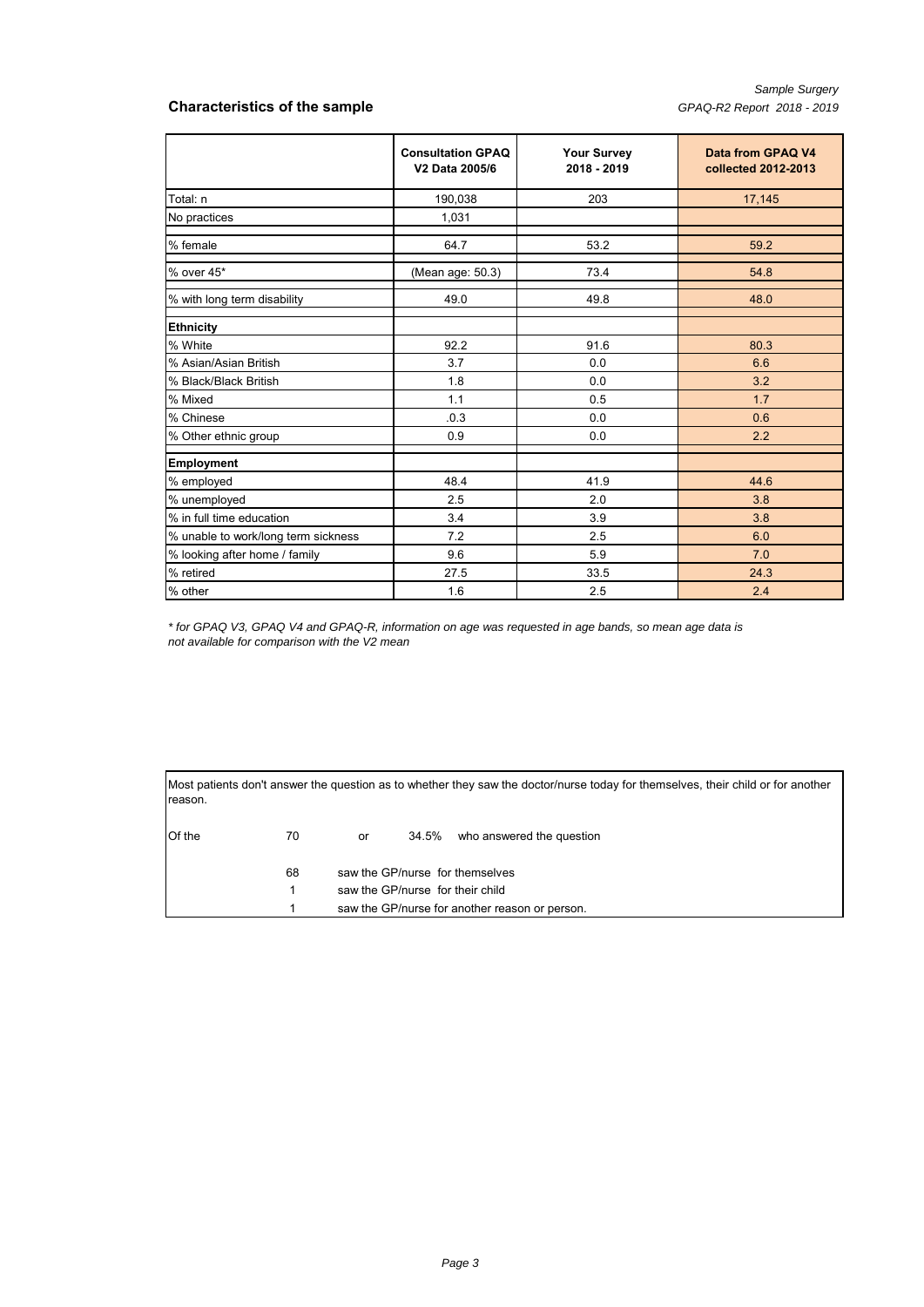#### **Q42 Are you male or female?**

|                   | Number | %     |
|-------------------|--------|-------|
| Male              | 80     | 39.4  |
| Female            | 108    | 53.2  |
| Missing           | 15     | 7.4   |
| otal <sup>-</sup> | 203    | 100.0 |

#### **Q43 How old are you?**

|              | <b>Number</b> | %     | <b>Number</b> | % under & over<br>45 |
|--------------|---------------|-------|---------------|----------------------|
| Under 16     |               | 1.0   |               |                      |
| 16 to 44     | 37            | 18.2  | 39            | 19.2                 |
| 45 to 64     | 76            | 37.4  |               |                      |
| 65 to 74     | 42            | 20.7  | 149           | 73.4                 |
| 75 or over   | 31            | 15.3  |               |                      |
| Missing      | 15            | 7.4   | 15            |                      |
| <b>Total</b> | 203           | 100.0 | 203           |                      |

*The grid in the table below counts patients answering both Q42 and Q43.*

|                                 | <b>Male</b> | <b>Female</b> | Under 45 | 45 and<br>over | <b>Total</b> | % Under &<br>over 45 | % Under &<br>over 45 | <b>GPPS</b><br><b>Benchmark</b> |
|---------------------------------|-------------|---------------|----------|----------------|--------------|----------------------|----------------------|---------------------------------|
| Age                             |             |               |          |                |              |                      |                      |                                 |
| Under 16                        |             | 1             |          |                | 2            |                      |                      |                                 |
| 16 to 44                        | 13          | 24            | 39       |                | 37           | 20.7                 | 41.7                 | 45%                             |
| 45 to 64                        | 35          | 41            |          |                | 76           |                      |                      |                                 |
| 65 to 74                        | 17          | 25            |          | 149            | 42           | 79.3                 | 58.3                 | 54%                             |
| 75 or over                      | 14          | 17            |          |                | 31           |                      |                      |                                 |
| <b>Total number</b>             | 80          | 108           | 39       | 149            | 188          | 100.0                | 100.0                | 100%                            |
| $\%$                            | 42.6        | 57.4          |          |                |              |                      |                      |                                 |
| Missing                         |             |               |          |                | 15           |                      |                      |                                 |
| Benchmark %                     | 36.8        | 63.2          |          |                |              |                      |                      |                                 |
| <b>GPPS</b><br><b>Benchmark</b> | 49%         | 51%           |          |                |              |                      |                      |                                 |

#### **Qs 42 and 43 Are you male, female? Under or over 45?**

*Numbers may be lower than in the individual tables above as this table requires both questions to be answered. Some patients may answer Q42 and not Q43, and vice versa.*

188 of the 203 patients who completed the questionnaire answered both these questions.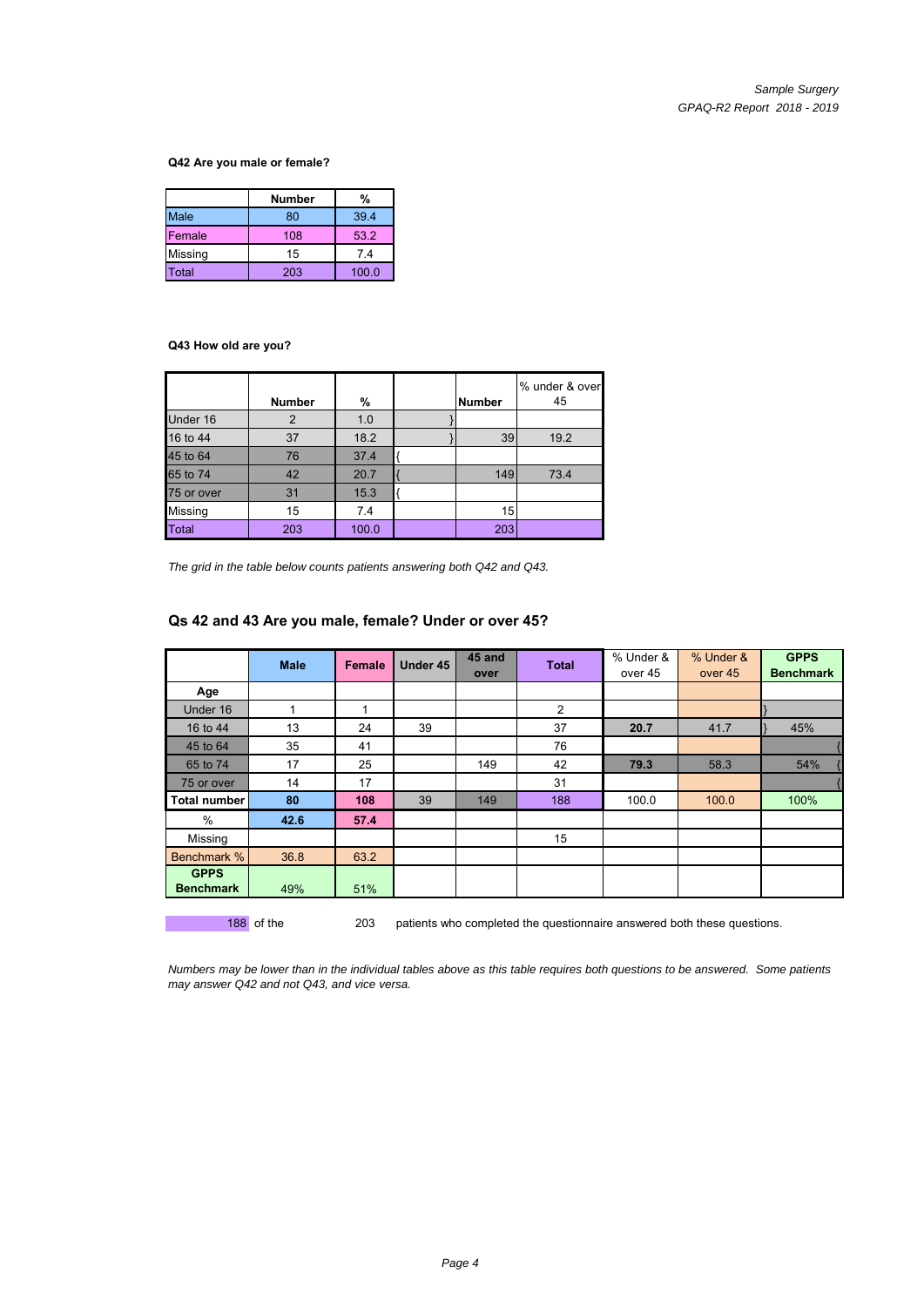#### **Q44 Do you have a long standing health condition?**

|                           | responses<br><b>Total No</b> | responses<br>% of total | GPAQ V4 %<br>benchmark | <b>Benchmark</b><br><b>GPPS</b> |
|---------------------------|------------------------------|-------------------------|------------------------|---------------------------------|
| Yes                       | 101                          | 54.3                    | 51.0                   | 53%                             |
| No                        | 82                           | 44.1                    | 44.0                   | 45%                             |
| Don't know /<br>can't say | 3                            | 1.6                     | 5.3                    | 2%                              |
| Total                     | 186                          | 100.0                   | 100.0                  | 100%                            |
| Missing                   | 17                           |                         |                        |                                 |

186 of the 203 patients who completed the questionnaire answered this question. This question is often used in major national surveys. It is a strong predictor of a high consultation rate.

|                       | responses<br><b>Total No</b> | responses<br>% of total | GPAQ V4 %<br>benchmark | GPPS<br>Benchmark |
|-----------------------|------------------------------|-------------------------|------------------------|-------------------|
| White                 | 186                          | 99.5                    | 84.9                   | 87%               |
| <b>Black or Black</b> | 0                            | 0.0                     | 3.4                    | 2%                |
| Asian or Asian        | 0                            | 0.0                     | 7.0                    | 5%                |
| Mixed                 |                              | 0.5                     | 1.8                    | 0%                |
| Chinese               | 0                            | 0.0                     | 0.6                    | 1%                |
| Other ethnic gro      | 0                            | 0.0                     | 2.3                    | 2%                |
| <b>Total</b>          | 187                          | 100.0                   | 100.0                  | 97%               |
| Missing               | 16                           |                         |                        |                   |

#### **Q45 What is your ethnic group?**

187 of the 203 patients who completed the questionnaire answered this question.

|                                                                         | responses<br>Total No | responses<br>% of total | GPAQV4%<br>benchmark | <b>Benchmark</b><br><b>GPPS</b> |
|-------------------------------------------------------------------------|-----------------------|-------------------------|----------------------|---------------------------------|
| Employed (full or part time,<br>including self-employed)                | 85                    | 45.5                    | 48.5                 | 58%                             |
| Unemployed / looking for work<br>At school or in full time<br>education | 4<br>8                | 2.1<br>4.3              | 4.2<br>4.1           | 6%<br>4%                        |
| Unable to work due to long<br>term sickness                             | 5                     | 2.7                     | 6.6                  | 5%                              |
| Looking after your home/family                                          | 12                    | 6.4                     | 7.6                  | 6%                              |
| Retired from paid work                                                  | 68                    | 36.4                    | 26.4                 | 21%                             |
| Other                                                                   | 5                     | 2.7                     | 2.6                  | 2%                              |
| <b>Total</b>                                                            | 187                   | 100.0                   | 100.0                | 102%                            |
| Missing                                                                 | 16                    |                         |                      |                                 |

#### **Q46 Which of the following best describes you?**

187 of the 203 patients who completed the questionnaire answered this question.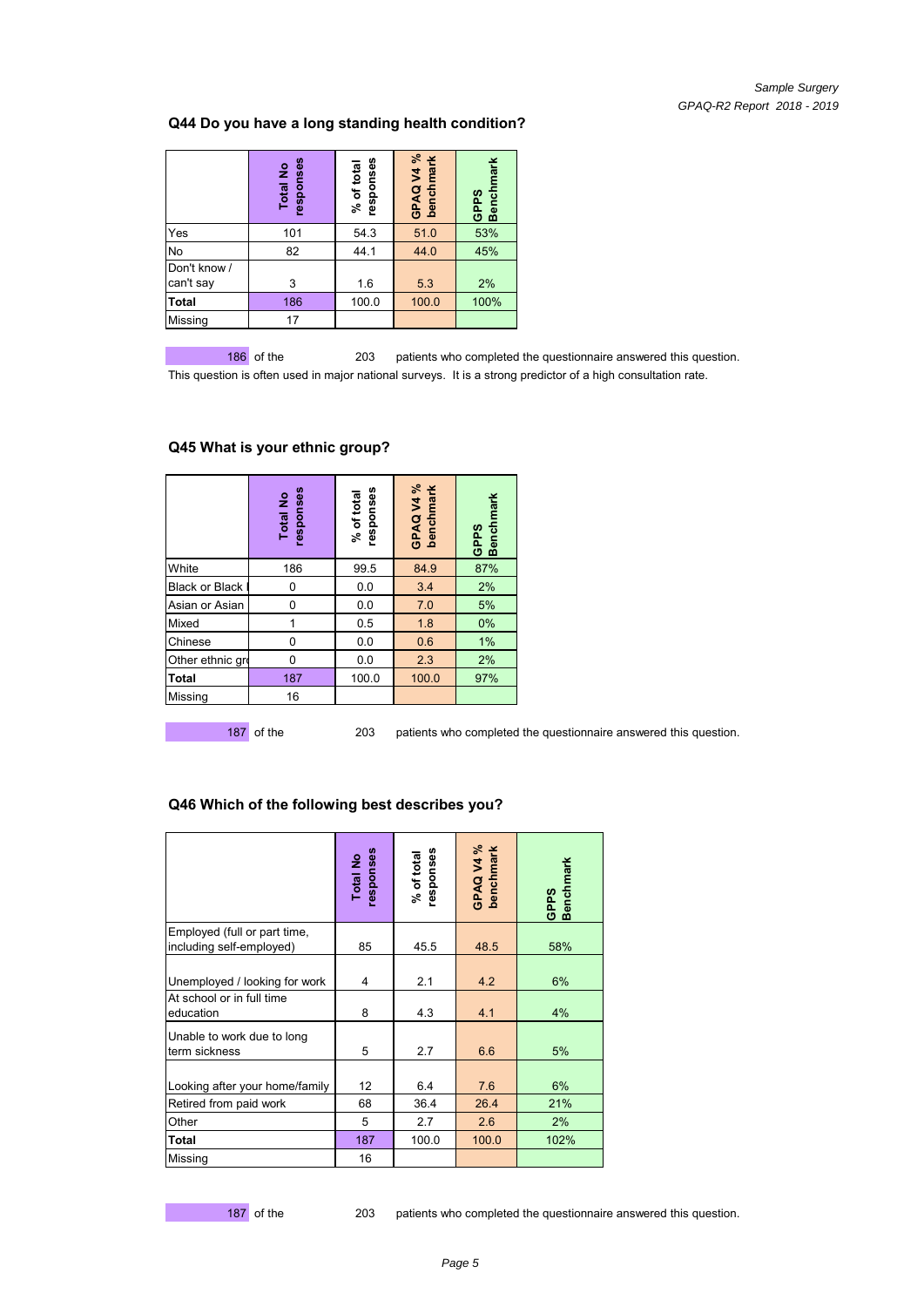## **Results**

**About your Visit to the GP Today: How good was the GP at:**

## **Q1 Putting you at ease?**

|                | <b>Total Number</b> | % of Total | <b>GPAQ V4</b><br>$\%$<br>benchma<br>rk | <b>GPPS</b><br><b>Benchmar</b><br>k |
|----------------|---------------------|------------|-----------------------------------------|-------------------------------------|
| Very good      | 176                 | 87.1       | 76.8                                    | N/A                                 |
| Good           | 23                  | 11.4       | 18.0                                    |                                     |
| Satisfactory   | 3                   | 1.5        | 4.4                                     |                                     |
| Poor           | 0                   | 0.0        | 0.3                                     |                                     |
| Very poor      | U                   | 0.0        | 0.2                                     |                                     |
| Does not apply | U                   | 0.0        | 0.3                                     |                                     |
| Total %        |                     | 100.0      | 100.0                                   |                                     |
| No answering   | 202                 |            | 16,425                                  |                                     |

**Putting you at ease** Very good Good **Satisfactory** ■ Poor ■ Very poor Does not apply

## **Q2 Being polite and considerate?**

|                | <b>Total Number</b> | % of Total | <b>GPAQ V4</b><br>$\%$<br>benchmal<br><b>rk</b> | <b>GPPS</b><br>Benchmar<br>k | Being polite and considerate<br>$\Box$ Very good |
|----------------|---------------------|------------|-------------------------------------------------|------------------------------|--------------------------------------------------|
| Very good      | 179                 | 89.1       | 82.0                                            | N/A                          | <b>■ Good</b>                                    |
| Good           | 21                  | 10.4       | 14.7                                            |                              |                                                  |
| Satisfactory   |                     | 0.5        | 2.8                                             |                              | ■ Satisfactory                                   |
| Poor           | 0                   | 0.0        | 0.2                                             |                              | $\blacksquare$ Poor                              |
| Very poor      | 0                   | 0.0        | 0.1                                             |                              |                                                  |
| Does not apply | 0                   | 0.0        | 0.1                                             |                              | ■ Very poor                                      |
| Total %        |                     | 100.0      | 100.0                                           |                              | Does not apply                                   |
| No answering   | 201                 |            | 16,402                                          |                              |                                                  |

## **Q3 Listening to you?**

|                | <b>Total Number</b> | % of Total | <b>GPAQ V4</b><br>$\%$<br>benchma | <b>GPPS</b><br><b>Benchmar</b><br>k | Listening to you |                               |
|----------------|---------------------|------------|-----------------------------------|-------------------------------------|------------------|-------------------------------|
|                |                     |            | rk                                |                                     |                  | $\Box$ Very good              |
| Very good      | 172                 | 85.1       | 79.5                              | 52%                                 |                  | $\Box$ Good                   |
| Good           | 28                  | 13.9       | 16.2                              | 36%                                 |                  |                               |
| Satisfactory   | 2                   | 1.0        | 3.6                               | 7%                                  |                  | ■ Satisfactory                |
| Poor           |                     | 0.0        | 0.4                               | 2%                                  |                  | $\blacksquare$ Poor           |
| Very poor      | $\Omega$            | 0.0        | 0.1                               | 1%                                  |                  | ■ Very poor                   |
| Does not apply | 0                   | 0.0        | 0.2                               | 1%                                  |                  |                               |
| Total %        |                     | 100.0      | 100.0                             | 99%                                 |                  | $\blacksquare$ Does not apply |
| No answering   | 202                 |            | 16,419                            |                                     |                  |                               |

## **Q4 Giving you enough time?**

|                | <b>Total Number</b> | % of Total | <b>GPAQ V4</b><br>$\%$<br>benchma<br>rk | <b>GPPS</b><br><b>Benchmar</b><br>k |
|----------------|---------------------|------------|-----------------------------------------|-------------------------------------|
| Very good      | 175                 | 86.6       | 73.6                                    | 49%                                 |
| Good           | 21                  | 10.4       | 19.7                                    | 37%                                 |
| Satisfactory   | 5                   | 2.5        | 5.6                                     | 9%                                  |
| Poor           |                     | 0.5        | 0.7                                     | 2%                                  |
| Very poor      | N                   | 0.0        | 0.2                                     | 1%                                  |
| Does not apply | n                   | 0.0        | 0.2                                     | 2%                                  |
| Total %        |                     | 100.0      | 100.0                                   | 100%                                |
| No answering   | 202                 |            | 16,413                                  |                                     |

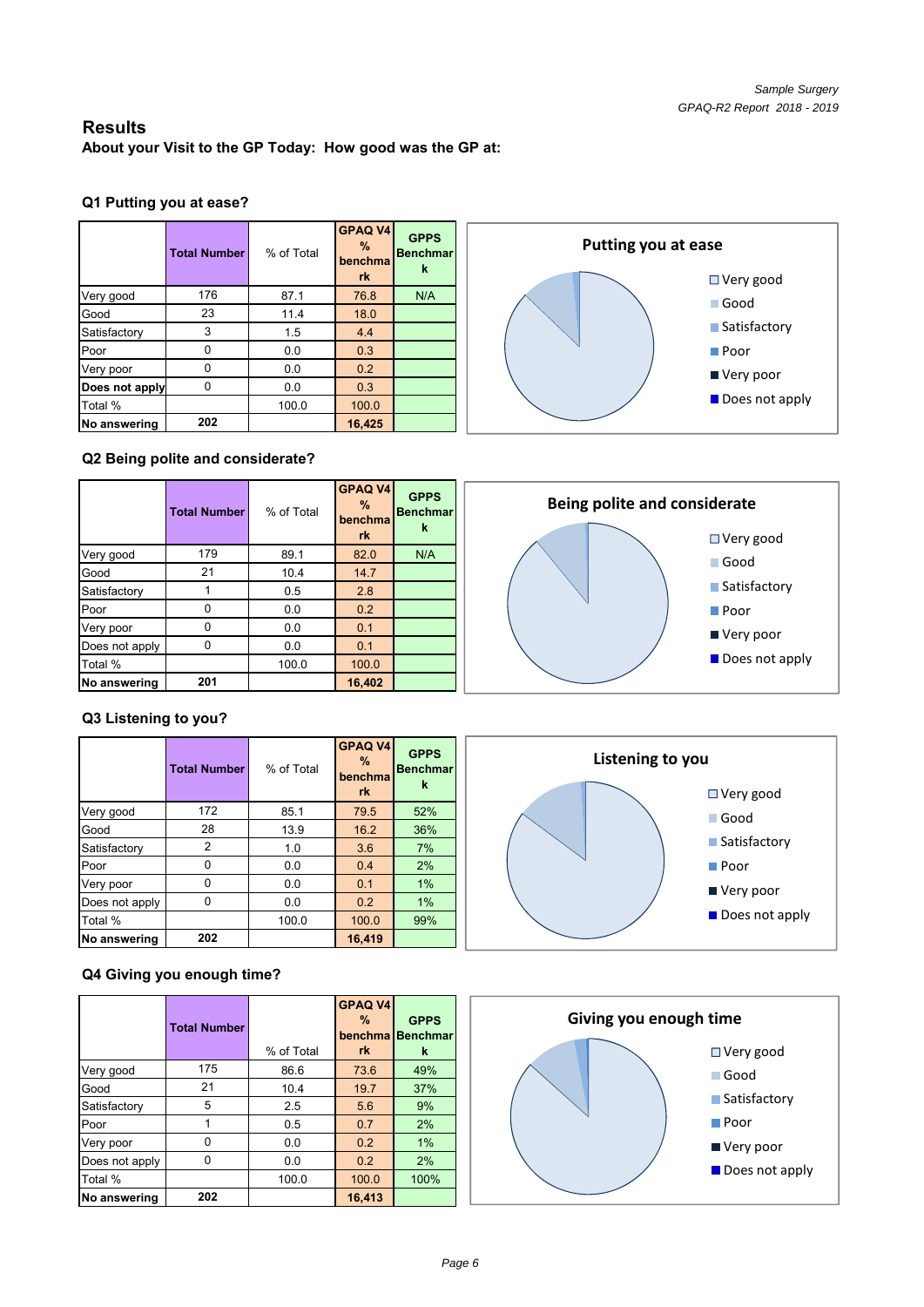## **About your Visit to the GP Today (continued): How good was the GP at:**

#### **Q5 Assessing your medical condition?**

|                | <b>Total Number</b> | % of Total | <b>GPAQ V4</b><br>$\%$<br>benchma<br>rk | <b>GPPS</b><br><b>Benchmar</b><br>k |
|----------------|---------------------|------------|-----------------------------------------|-------------------------------------|
| Very good      | 158                 | 78.2       | 72.5                                    | N/A                                 |
| Good           | 34                  | 16.8       | 20.1                                    |                                     |
| Satisfactory   |                     | 3.5        | 5.6                                     |                                     |
| Poor           | 0                   | 0.0        | 0.6                                     |                                     |
| Very poor      | U                   | 0.0        | 0.2                                     |                                     |
| Does not apply | 3                   | 1.5        | 1.1                                     |                                     |
| Total %        |                     | 100.0      | 100.0                                   |                                     |
| No answering   | 202                 |            | 16,374                                  |                                     |

#### **Q6 Explaining your condition and treatment?**

|                | <b>Total Number</b> | % of Total | <b>GPAQ V4</b><br>$\frac{9}{6}$<br>benchma<br><b>rk</b> | <b>GPPS</b><br><b>Benchmar</b> | <b>Explaining condition and tre</b><br>O۷ |
|----------------|---------------------|------------|---------------------------------------------------------|--------------------------------|-------------------------------------------|
| Very good      | 158                 | 78.2       | 70.4                                                    | 47%                            |                                           |
| Good           | 33                  | 16.3       | 21.3                                                    | 36%                            | $\Box$ G                                  |
| Satisfactory   | 4                   | 2.0        | 5.5                                                     | 10%                            | $\blacksquare$ S                          |
| Poor           | 0                   | 0.0        | 0.5                                                     | 2%                             | $\blacksquare$ P                          |
| Very poor      | $\Omega$            | 0.0        | 0.2                                                     | 1%                             | IV                                        |
| Does not apply |                     | 3.5        | 2.1                                                     | 5%                             |                                           |
| Total %        |                     | 100.0      | 100.0                                                   | 101%                           | $\blacksquare$ $\blacksquare$             |
| No answering   | 202                 |            | 16,387                                                  |                                |                                           |

#### **Q7 Involving you in decisions about your care?**

|                | <b>Total Number</b> | % of Total | <b>GPAQ V4</b><br>$\%$<br>benchma<br>rk | <b>GPPS</b><br><b>Benchmar</b><br>k |
|----------------|---------------------|------------|-----------------------------------------|-------------------------------------|
| Very good      | 164                 | 81.2       | 67.2                                    | 41%                                 |
| Good           | 30                  | 14.9       | 21.9                                    | 35%                                 |
| Satisfactory   | 3                   | 1.5        | 6.3                                     | 12%                                 |
| Poor           |                     | 0.5        | 0.5                                     | 3%                                  |
| Very poor      | 0                   | 0.0        | 0.2                                     | 1%                                  |
| Does not apply | 4                   | 2.0        | 4.0                                     | 8%                                  |
| Total %        |                     | 100.0      | 100.0                                   | 100%                                |
| No answering   | 202                 |            | 16,278                                  |                                     |

**Q8 Providing or arranging treatment for you?** 

|                | <b>Total Number</b> | % of Total | <b>GPAQ V4</b><br>$\%$<br>benchma<br><b>rk</b> | <b>GPPS</b><br><b>Benchmar</b><br>k |
|----------------|---------------------|------------|------------------------------------------------|-------------------------------------|
| Very good      | 166                 | 83.0       | 70.8                                           | N/A                                 |
| Good           | 18                  | 9.0        | 18.8                                           |                                     |
| Satisfactory   |                     | 0.5        | 4.8                                            |                                     |
| Poor           | ი                   | 0.0        | 0.4                                            |                                     |
| Very poor      | n                   | 0.0        | 0.2                                            |                                     |
| Does not apply | 15                  | 7.5        | 5.0                                            |                                     |
| Total %        |                     | 100.0      | 100.0                                          |                                     |
| No answering   | 200                 |            | 16,169                                         |                                     |







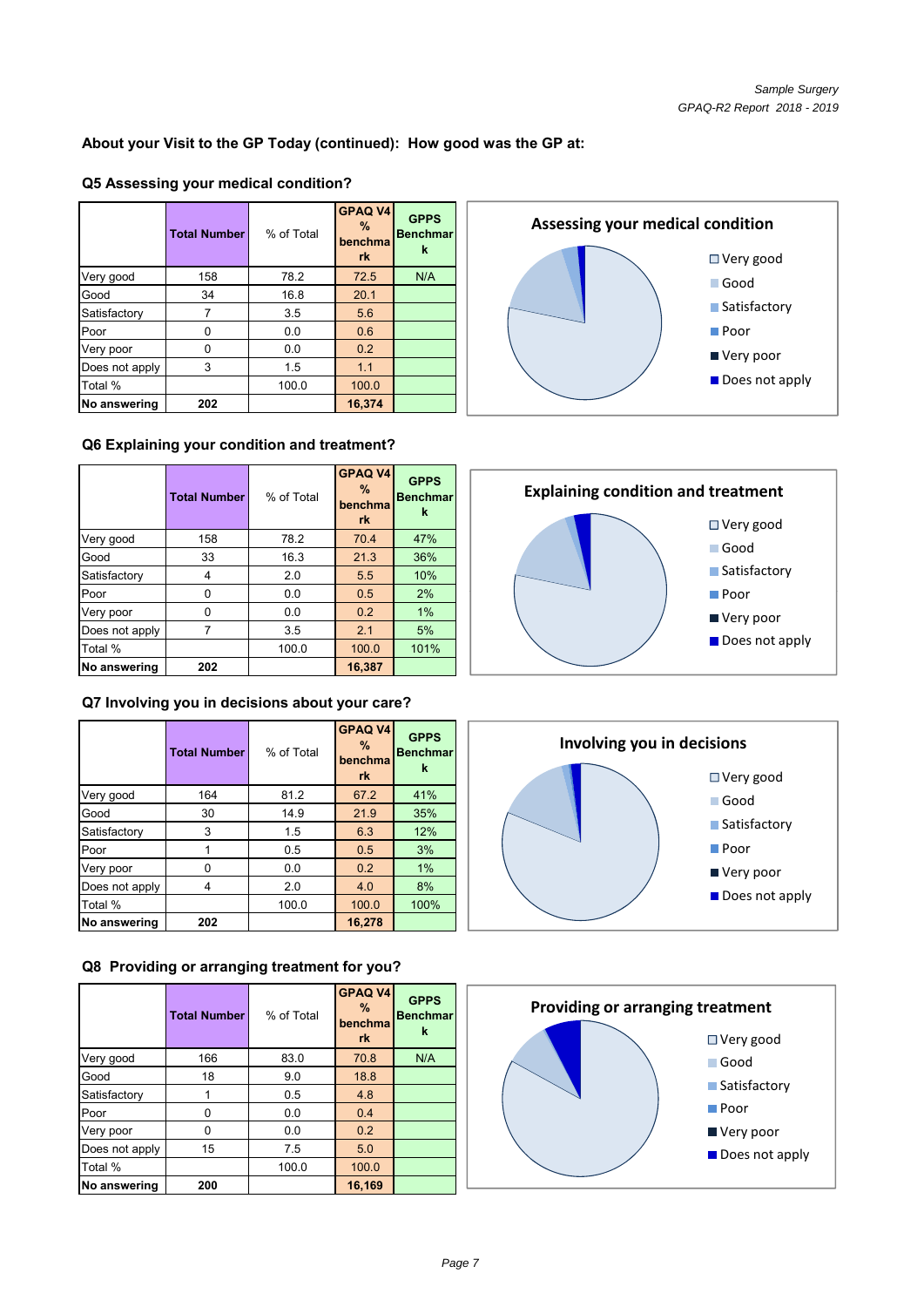|                                     | <b>Your Patients</b>                           | <b>GPAQ V4</b><br>$\%$<br>benchma<br>rk      | Your<br><b>Patients</b>                     | <b>GPAQ V4</b><br>%<br>benchmar<br>$\mathbf k$       | <b>Your Patients</b>                 | GPAQ V4 %<br>benchmark               | <b>Your Patients</b>            | GPAQ V4 %<br>benchmark        |
|-------------------------------------|------------------------------------------------|----------------------------------------------|---------------------------------------------|------------------------------------------------------|--------------------------------------|--------------------------------------|---------------------------------|-------------------------------|
| Total %                             | you<br>Putting<br>ease?<br>$\overline{c}$<br>ä | you<br>Putting<br>at ease?<br>$\overline{G}$ | considerate?<br>and<br>Being<br>polite<br>8 | considerate?<br>polite and<br><b>Being</b><br>a<br>S | Q3 Listening<br>you?<br>$\mathbf{S}$ | Q3 Listening<br>you?<br>$\mathbf{e}$ | Q4 Giving you<br>time?<br>hough | Q4 Giving you<br>enough time? |
| Very good                           | 87.1                                           | 76.8                                         | 89.1                                        | 82.0                                                 | 85.1                                 | 79.5                                 | 86.6                            | 73.6                          |
| Good                                | 11.4                                           | 18.0                                         | 10.4                                        | 14.7                                                 | 13.9                                 | 16.2                                 | 10.4                            | 19.7                          |
| Satisfactory                        | 1.5                                            | 4.4                                          | 0.5                                         | 2.8                                                  | 1.0                                  | 3.6                                  | 2.5                             | 5.6                           |
| Poor                                | 0.0                                            | 0.3                                          | 0.0                                         | 0.2                                                  | 0.0                                  | 0.4                                  | 0.5                             | 0.7                           |
| Very poor                           | 0.0                                            | 0.2                                          | 0.0                                         | 0.1                                                  | 0.0                                  | 0.1                                  | 0.0                             | 0.2                           |
| Does not apply                      | 0.0                                            | 0.3                                          | 0.0                                         | 0.1                                                  | 0.0                                  | 0.2                                  | 0.0                             | 0.2                           |
| Total %                             | 100.0                                          | 100.0                                        | 100.0                                       | 100.0                                                | 100.0                                | 100.0                                | 100.0                           | 100.0                         |
| <b>Total Number</b><br>of responses | 202                                            | 16,425                                       | 201                                         | 16,402                                               | 202                                  | 16,419                               | 202                             | 16,413                        |

## **Qs 1 to 8: Summary of how good the GP was perceived to be at the following for your practice**

|                                     | <b>Your Patients</b>                      | <b>GPAQ V4</b><br>%<br>benchma<br>rk      | Your<br><b>Patients</b>                                | <b>GPAQ V4</b><br>%<br>benchmar<br>$\mathbf k$       | <b>Your Patients</b>                                 | GPAQ V4 %<br>benchmark                                  | <b>Your Patients</b>                                 | GPAQ V4 %<br>benchmark                               |
|-------------------------------------|-------------------------------------------|-------------------------------------------|--------------------------------------------------------|------------------------------------------------------|------------------------------------------------------|---------------------------------------------------------|------------------------------------------------------|------------------------------------------------------|
| Total %                             | medical condition?<br>Assessing your<br>å | medical condition?<br>Assessing your<br>å | your<br>Explaining<br>condition and<br>treatment?<br>å | your<br>Q6 Explaining<br>condition and<br>treatment? | decisions about your<br>Q7 Involving you in<br>care? | decisions about your<br>you in<br>Q7 Involving<br>care? | arranging treatment for<br>Providing or<br>you?<br>ី | arranging treatment for<br>Providing or<br>you?<br>å |
| Very good                           | 78.2                                      | 72.5                                      | 78.2                                                   | 70.4                                                 | 81.2                                                 | 67.2                                                    | 83.0                                                 | 70.8                                                 |
| Good                                | 16.8                                      | 20.1                                      | 16.3                                                   | 21.3                                                 | 14.9                                                 | 21.9                                                    | 9.0                                                  | 18.8                                                 |
| Satisfactory                        | 3.5                                       | 5.6                                       | 2.0                                                    | 5.5                                                  | 1.5                                                  | 6.3                                                     | 0.5                                                  | 4.8                                                  |
| Poor                                | 0.0                                       | 0.6                                       | 0.0                                                    | 0.5                                                  | 0.5                                                  | 0.5                                                     | 0.0                                                  | 0.4                                                  |
| Very poor                           | 0.0                                       | 0.2                                       | 0.0                                                    | 0.2                                                  | 0.0                                                  | 0.2                                                     | 0.0                                                  | 0.2                                                  |
| Does not apply                      | 1.5                                       | 1.1                                       | 3.5                                                    | 2.1                                                  | 2.0                                                  | 4.0                                                     | 7.5                                                  | 5.0                                                  |
| Total %                             | 100.0                                     | 100.0                                     | 100.0                                                  | 100.0                                                | 100.0                                                | 100.0                                                   | 100.0                                                | 100.0                                                |
| <b>Total Number</b><br>of responses | 202                                       | 16,374                                    | 202                                                    | 16,387                                               | 202                                                  | 16,278                                                  | 200                                                  | 16,169                                               |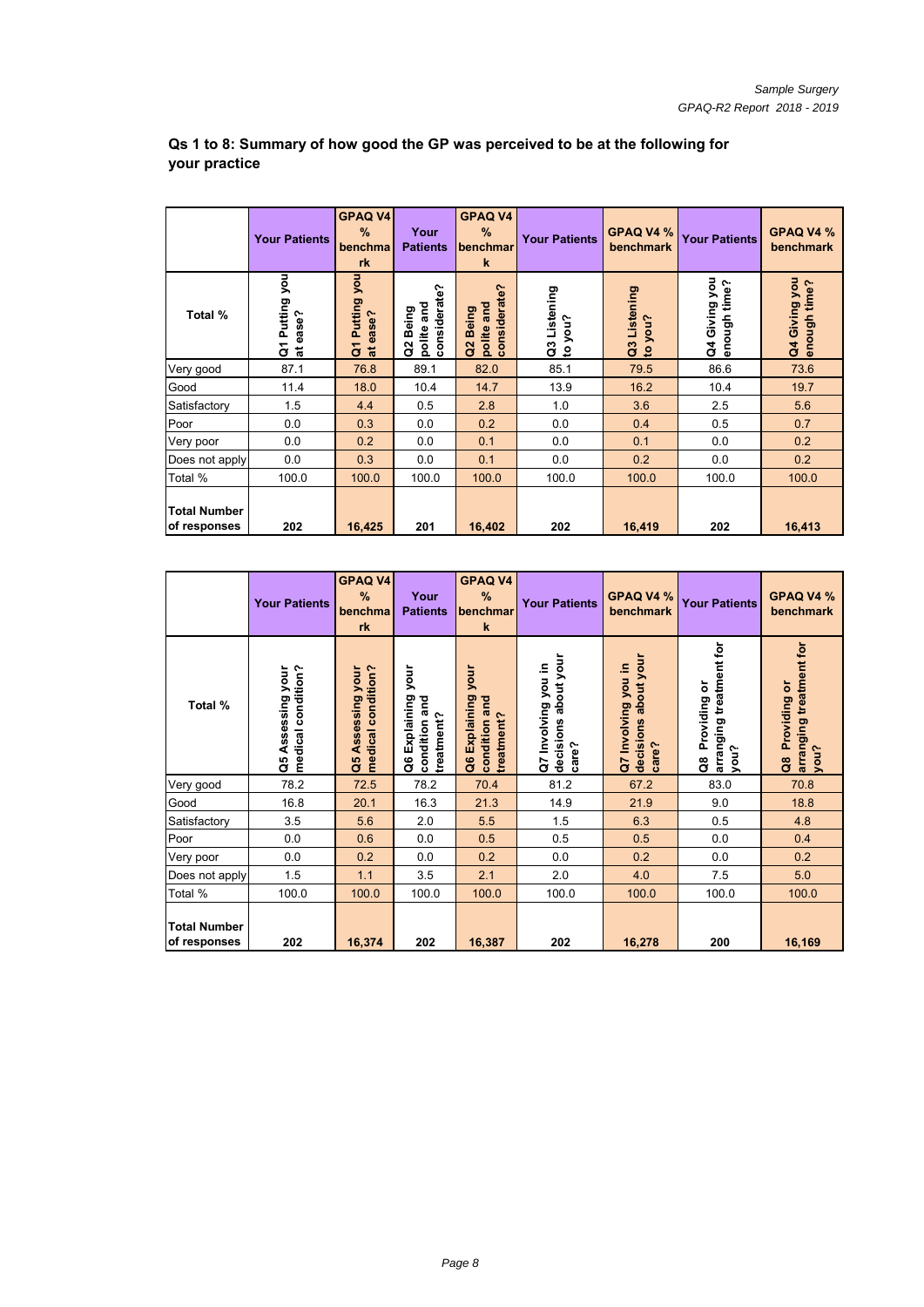|                 | <b>Total Number</b> | % of Total | <b>GPAQ V4</b><br>$\%$<br>benchmar<br>k | <b>GPPS</b><br><b>Confiden</b><br>ce and<br><b>Trust in</b><br><b>GP</b> |
|-----------------|---------------------|------------|-----------------------------------------|--------------------------------------------------------------------------|
| Yes, definitely | 201                 | 99.5       | 91.2                                    | 66%                                                                      |
| Yes, to some el |                     | 0.5        | 7.6                                     | 27%                                                                      |
| No, not at all  |                     | 0.0        | 0.4                                     | 4%                                                                       |
| Don't know, car |                     | 0.0        | 0.7                                     | 3%                                                                       |
| Total %         |                     | 100.0      | 100.0                                   | 100%                                                                     |
| No answering    | 202                 |            | 16,331                                  |                                                                          |

## **Q9 Did you have confidence that the GP is honest and trustworthy?**

## **Q10 Did you have confidence that the doctor will keep your information confidential?**

|                 | <b>Total Number  % of Total</b> |       | <b>GPAQ V4</b><br>$\frac{9}{6}$<br>benchmar<br>k |
|-----------------|---------------------------------|-------|--------------------------------------------------|
| Yes, definitely | 199                             | 99.0  | 93.0                                             |
| Yes, to some e  |                                 | 0.5   | 5.2                                              |
| No, not at all  | n                               | 0.0   | 0.3                                              |
| Don't know, car |                                 | 0.5   | 1.4                                              |
| Total %         |                                 | 100.0 | 100.0                                            |
| No answering    | 201                             |       | 16,286                                           |

#### **Q11 Would you be completely happy to see this GP again?**

|              | <b>Total Number</b> % of Total |       | GPAQ V4<br>$\frac{9}{6}$<br>benchmar<br>k |
|--------------|--------------------------------|-------|-------------------------------------------|
| Yes          | 199                            | 99.5  | 98.8                                      |
| No           |                                | 0.5   | 1.2                                       |
| Total %      |                                | 100.0 | 100.0                                     |
| No answering | 200                            |       | 15,491                                    |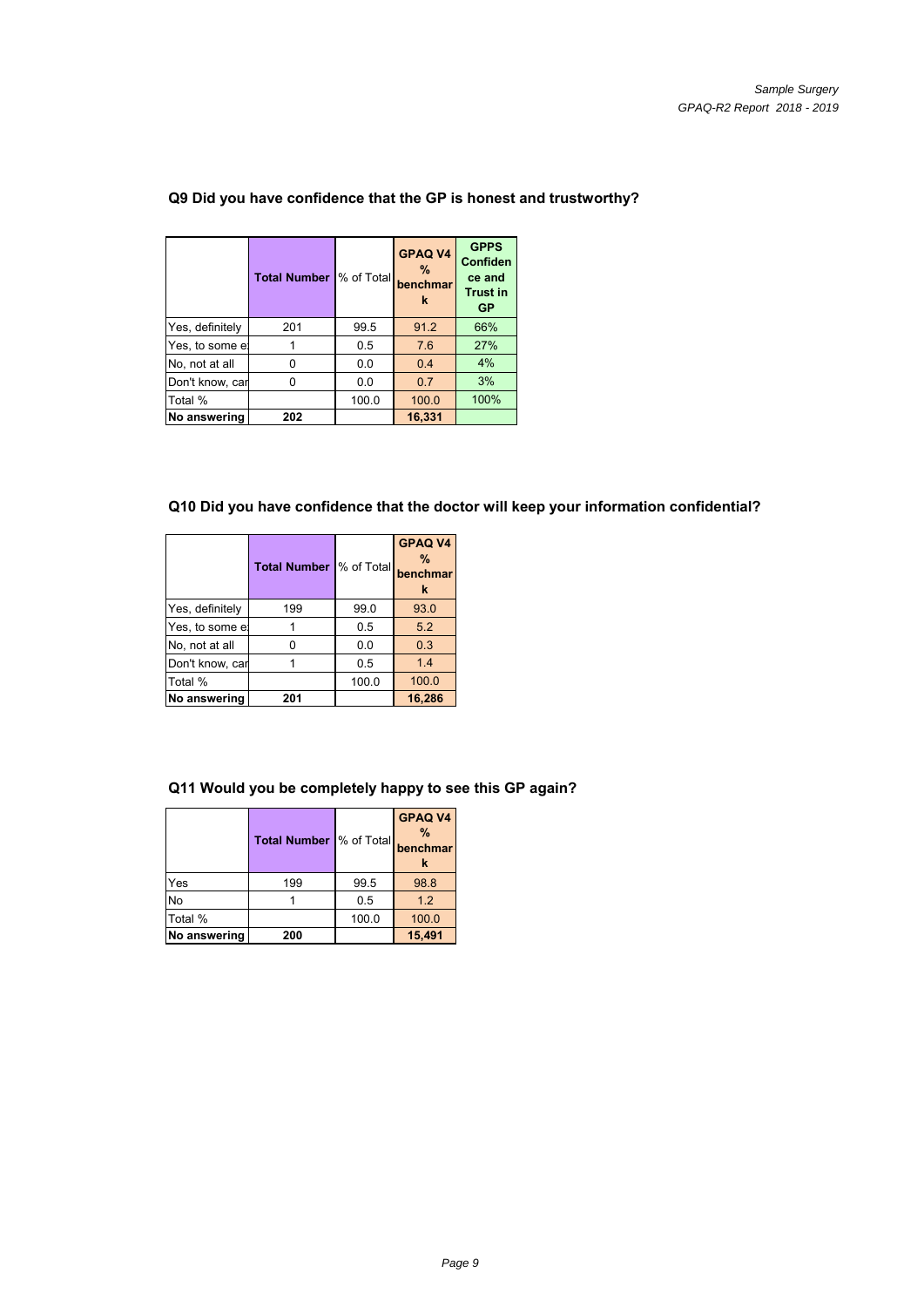#### **Q12 How helpful do you find the receptionists at your practice?**

|              | <b>Total Number</b> | % of Total | <b>GPAQ V4</b><br>$\frac{9}{6}$<br>benchmar<br>k | <b>GPPS</b><br><b>Benchma</b><br>rk |
|--------------|---------------------|------------|--------------------------------------------------|-------------------------------------|
| Very         | 161                 | 88.0       | 70.5                                             | 48%                                 |
| Fairly       | 19                  | 10.4       | 26.3                                             | 41%                                 |
| Not Very     |                     | 0.5        | 2.1                                              | 7%                                  |
| Not at all   | 2                   | 1.1        | 0.5                                              | 2%                                  |
| Don't know   |                     | 0.0        | 0.6                                              | 2%                                  |
| Total %      |                     | 100.0      | 100.0                                            | 100%                                |
| No answering | 183                 |            | 16,430                                           |                                     |

#### **Q13 How easy is it to get through to the practice on the phone?**

|                 | <b>Total Number</b> | % of Total | <b>GPAQ V4</b><br>$\frac{9}{6}$<br>benchmar<br>k | <b>GPPS</b><br><b>Benchma</b><br>rk |
|-----------------|---------------------|------------|--------------------------------------------------|-------------------------------------|
| Very easy       | 102                 | 55.4       | 32.5                                             | 31%                                 |
| Fairly easy     | 75                  | 40.8       | 44.3                                             | 47%                                 |
| Not very easy   | 6                   | 3.3        | 14.9                                             | 13%                                 |
| Not at all easy | 0                   | 0.0        | 5.2                                              | 5%                                  |
| Don't know      |                     | 0.0        | 0.7                                              |                                     |
| Haven't tried   |                     | 0.5        | 2.5                                              | 4%                                  |
| Total %         |                     | 100.0      | 100.0                                            | 100%                                |
| No answering    | 184                 |            | 16,512                                           |                                     |

## **Q14 How easy is it to speak to a doctor or nurse on the phone?**

|                 | <b>Total Number</b> | % of Total | <b>GPAQ V4</b><br>%<br>benchmar<br>k | <b>GPPS Benchmark</b><br><b>GP/Nurse</b> |
|-----------------|---------------------|------------|--------------------------------------|------------------------------------------|
| Very easy       | 74                  | 40.0       | 26.0                                 | 8% / 8%                                  |
| Fairly easy     | 47                  | 25.4       | 35.2                                 | 15% / 14%                                |
| Not very easy   | $\overline{2}$      | 1.1        | 12.1                                 | 9% / 7%                                  |
| Not at all easy |                     | 0.5        | 2.8                                  | $9\%$ / $5\%$                            |
| Don't know      |                     | 3.8        | 4.3                                  | 12% / 16%                                |
| Haven't tried   | 54                  | 29.2       | 19.5                                 | 45% / 50%                                |
| Total %         |                     | 100.0      | 100.0                                | 100% / 100%                              |
| No answering    | 185                 |            | 16,437                               |                                          |

#### **Q15 If you need to see a GP urgently, can you normally get seen same day?**

|                | <b>Total Number  % of Total</b> |       | <b>GPAQ V4</b><br>$\frac{9}{6}$<br>benchmar<br>k |
|----------------|---------------------------------|-------|--------------------------------------------------|
| Yes            | 154                             | 83.2  | 62.0                                             |
| <b>No</b>      | 2                               | 1.1   | 17.7                                             |
| Don't know/nev | 29                              | 15.7  | 20.2                                             |
| Total %        |                                 | 100.0 | 100.0                                            |
| No answering   | 185                             |       | 16,382                                           |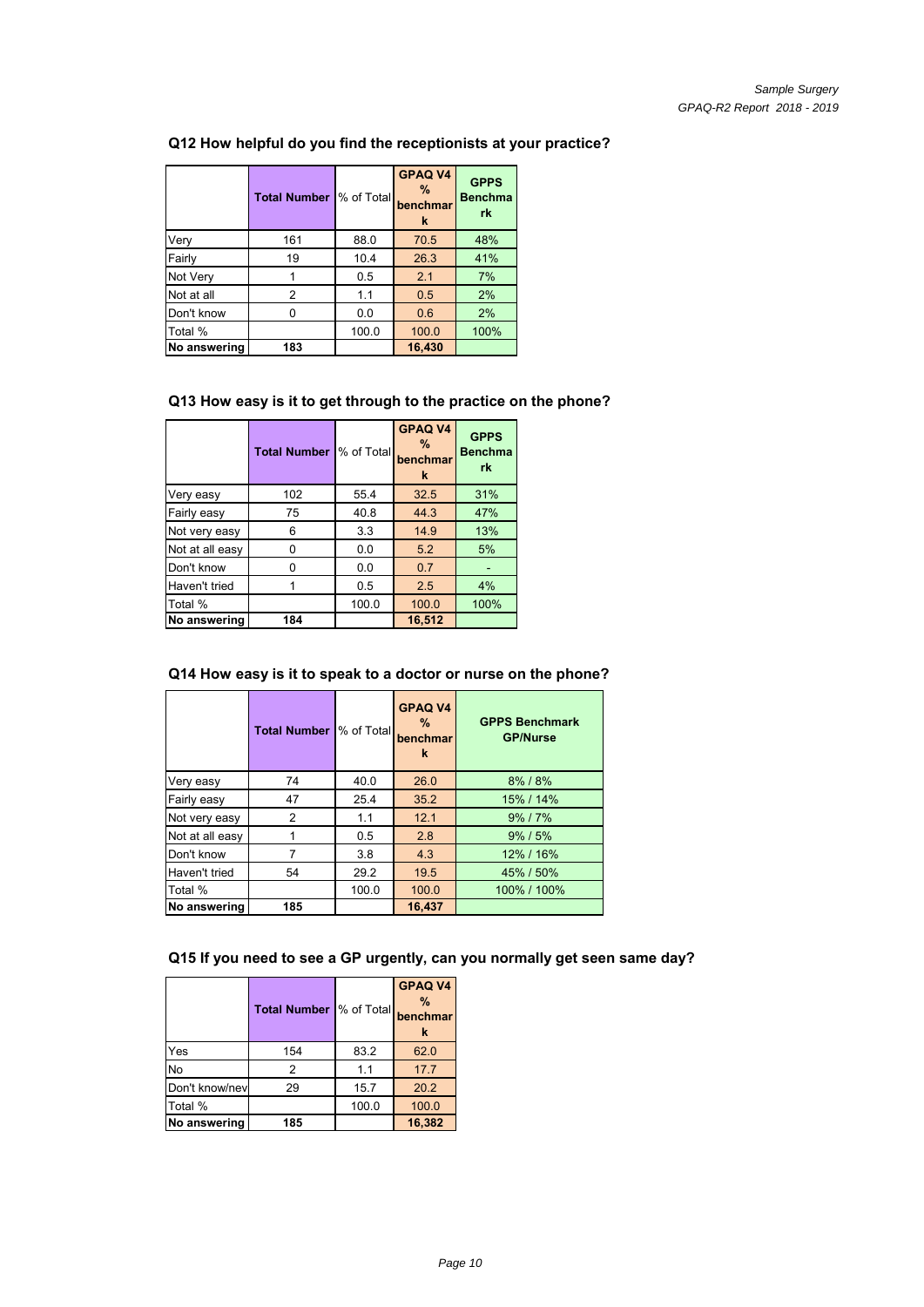#### **Q16 How important is it to you to be able to book ahead?**

|               | <b>Total Number</b> % of Total |       | <b>GPAQ V4</b><br>$\frac{9}{6}$<br>benchmar<br>к |
|---------------|--------------------------------|-------|--------------------------------------------------|
| Important     | 143                            | 78.1  | 86.2                                             |
| Not important | 40                             | 21.9  | 13.8                                             |
| Total %       |                                | 100.0 | 100.0                                            |
| No answering  | 183                            |       | 16,210                                           |

## **Q17 How easy is it to book ahead?**

|                 | <b>Total Number</b> | % of Total | <b>GPAQ V4</b><br>$\%$<br>benchmar<br>k |
|-----------------|---------------------|------------|-----------------------------------------|
| Very easy       | 87                  | 47.0       | 34.4                                    |
| Fairly easy     | 64                  | 34.6       | 42.2                                    |
| Not very easy   | 14                  | 7.6        | 13.5                                    |
| Not at all easy | 3                   | 1.6        | 4.0                                     |
| Don't know      |                     | 3.8        | 1.8                                     |
| Haven't tried   | 10                  | 5.4        | 4.1                                     |
| Total %         |                     | 100.0      | 100.0                                   |
| No answering    | 185                 |            | 16,102                                  |

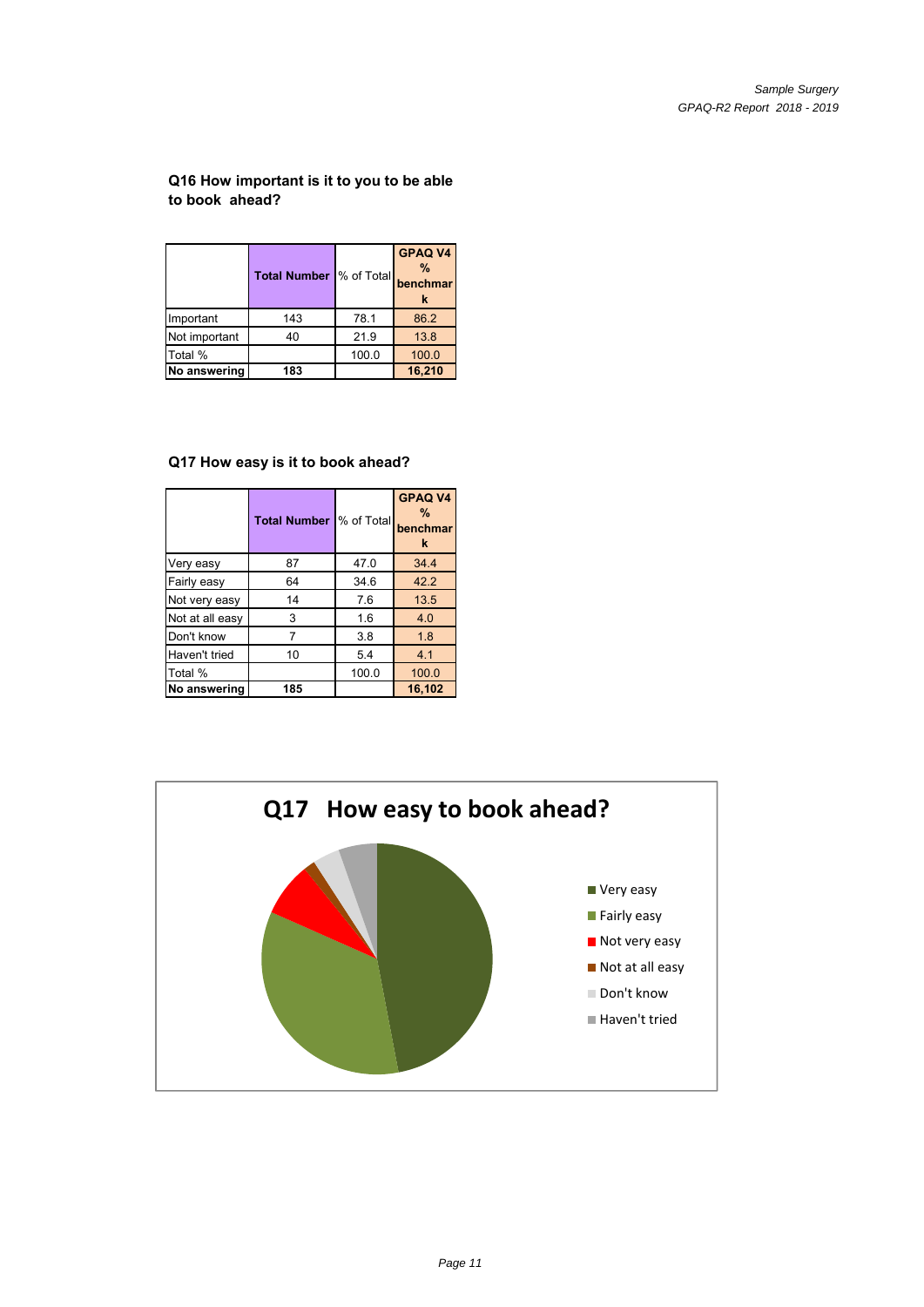#### **Q18 How do you normally book appointments?**

*(Patients can tick more than one box)*

|                     | responses<br>$\frac{1}{2}$<br>Total <sup>1</sup> | responses<br>of total<br>રું | normally book<br>of patients<br>$\overline{\mathcal{S}}$ | Benchmark % of<br>patients normally<br>GPAQ V4<br>patients | <b>Benchmark</b><br>GPPS                                          |  |
|---------------------|--------------------------------------------------|------------------------------|----------------------------------------------------------|------------------------------------------------------------|-------------------------------------------------------------------|--|
| In person           | 44                                               | 19.5                         | 21.7                                                     | 26.5                                                       | 30%                                                               |  |
| By phone            | 165                                              | 73.0                         | 81.3                                                     | 80.1                                                       | 90%                                                               |  |
| Online              | 17                                               | 7.5                          | 8.4                                                      | 3.4                                                        | 3%                                                                |  |
| Doesn't apply       | 0                                                | 0.0                          | 0.0                                                      | 0.6                                                        | 1%                                                                |  |
| Total %             |                                                  | 100.0                        | 111.3                                                    | 110.6                                                      | 124%                                                              |  |
| <b>Total Number</b> | 226                                              |                              |                                                          |                                                            |                                                                   |  |
| <b>From your</b>    | 203                                              |                              |                                                          |                                                            | <b>patients</b> (though some may not have answered this question) |  |

*Cells highlighted in orange may add up to more than 100% as patients can tick more than one box*

#### **Q19 How would you prefer to make appointments?**

*(Patients can tick more than one box) (Patients can tick more than one*

|                     | responses<br>£<br><b>Total</b> | responses<br>% of total | to book<br>patients<br>prefer<br>% of | ቴ<br>prefer<br>Benchmark %<br>3<br>GPAQ<br>patients | Benchmark<br>GPPS                                 |
|---------------------|--------------------------------|-------------------------|---------------------------------------|-----------------------------------------------------|---------------------------------------------------|
| In person           | 56                             | 21.1                    | 27.6                                  | 29.0                                                | 31%                                               |
| By phone            | 155                            | 58.3                    | 76.4                                  | 76.2                                                | 81%                                               |
| Online              | 53                             | 19.9                    | 26.1                                  | 21.7                                                | 29%                                               |
| Doesn't apply       | $\overline{2}$                 | 0.8                     | 1.0                                   | 1.2                                                 |                                                   |
| Total %             |                                | 100.0                   | 131.0                                 | 128.2                                               | 141%                                              |
| <b>Total Number</b> | 266                            |                         |                                       |                                                     |                                                   |
| <b>From your</b>    | 203                            | patients                |                                       |                                                     | (though some may not have answered this question) |

| For your<br>practice: | % normally booking<br>appointments | % would prefer to book<br>appointments |
|-----------------------|------------------------------------|----------------------------------------|
| In person             | 21.7                               | 276                                    |
| By phone              | 81.3                               | 76.4                                   |
| Online                | 8.4                                | 26 <sub>1</sub>                        |
| Doesn't apply         | 0.0                                | 1.0                                    |
| Total                 | 111.3                              | 131.0                                  |

Any choices where more patients prefer this method over their existing method of booking appointments are highlighted in yellow.

*NB Percentages are rounded. Where they are highlighted yet appear identical,*

*please compare the numbers in the Total Responses columns of Qs 18 and 19 above*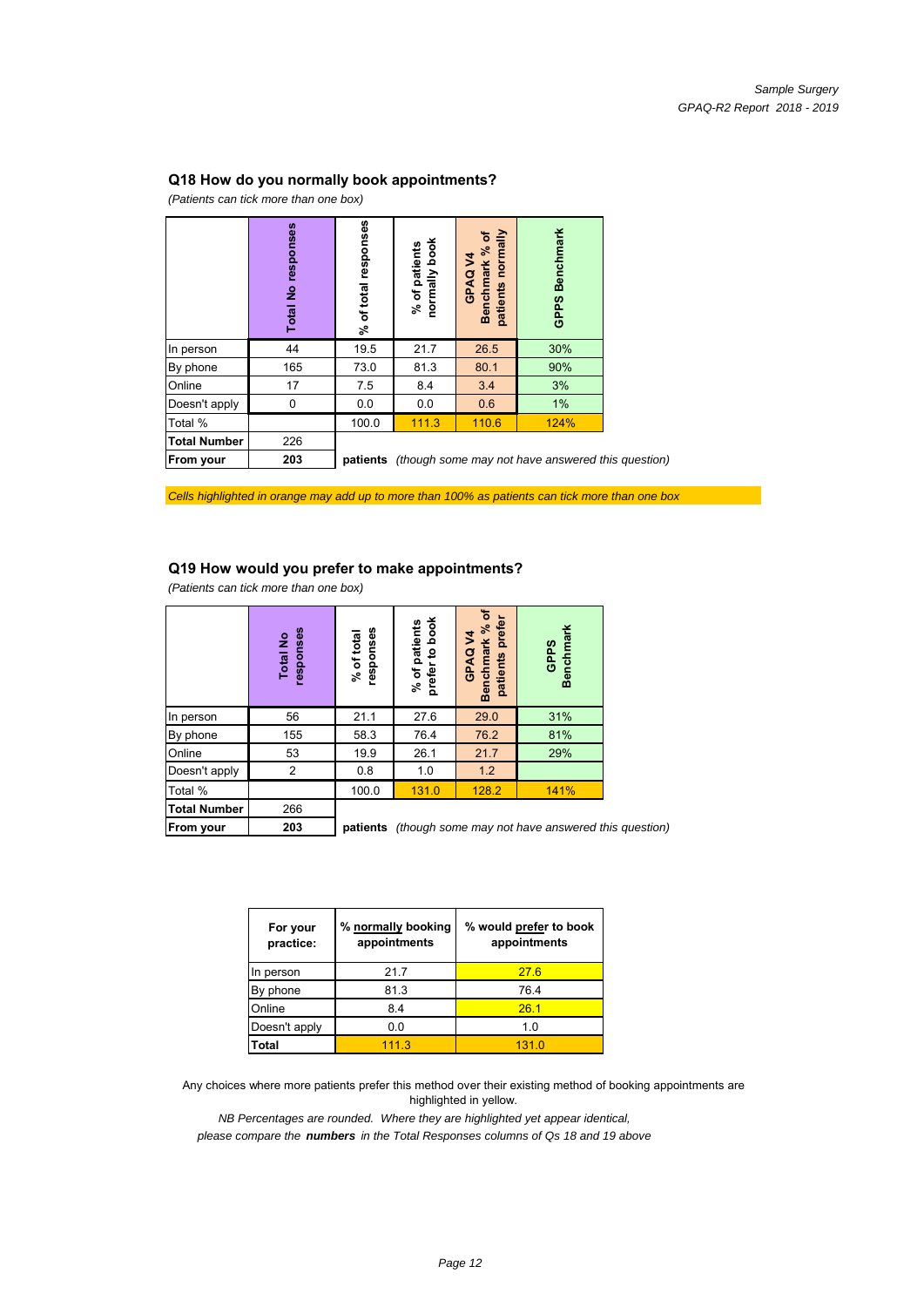## **Thinking of times when you want to see a particular doctor:**

**Q20 How quickly do you usually get seen? Q21 How do you rate how quickly you were** 

|                                  | <b>Total Number  % of Total</b> |       | <b>GPAQ V4</b><br>$\%$<br>benchmar<br>k |                | <b>Total</b><br><b>Number</b> | % of Total | <b>GPAQ</b><br>benchr |
|----------------------------------|---------------------------------|-------|-----------------------------------------|----------------|-------------------------------|------------|-----------------------|
| Same day or next day             | 102                             | 55.4  | 30.9                                    | Excellent      | 94                            | 51.6       |                       |
| $2-4$ days                       | 37                              | 20.1  | 31.0                                    | Very good      | 57                            | 31.3       |                       |
| 5 days or more                   | 15                              | 8.2   | 24.2                                    | Good           | 15                            | 8.2        |                       |
| Don't usually need to be seen qu | 16                              | 8.7   | 6.6                                     | Satisfactory   |                               | 3.8        |                       |
| Don't know, never tried          | 14                              | 7.6   | 7.3                                     | Poor           |                               | 0.5        |                       |
| Total %                          |                                 | 100.0 | 100.0                                   | Very poor      | $\Omega$                      | 0.0        |                       |
| <b>Total Responses</b>           | 184                             |       | 16,283                                  | Does not apply | 8                             | 4.4        |                       |

# **seen?**

| <b>Number</b> | % of Total | <b>GPAQ V4</b><br>$\%$<br>benchmar<br>k |                       | <b>Total</b><br><b>Number</b> | % of Total | GPAQ V4 %<br>benchmark |
|---------------|------------|-----------------------------------------|-----------------------|-------------------------------|------------|------------------------|
| 102           | 55.4       | 30.9                                    | Excellent             | 94                            | 51.6       | 25.8                   |
| 37            | 20.1       | 31.0                                    | Very good             | 57                            | 31.3       | 28.6                   |
| 15            | 8.2        | 24.2                                    | Good                  | 15                            | 8.2        | 20.4                   |
| 16            | 8.7        | 6.6                                     | Satisfactory          | 7                             | 3.8        | 14.5                   |
| 14            | 7.6        | 7.3                                     | Poor                  |                               | 0.5        | 5.8                    |
|               | 100.0      | 100.0                                   | Very poor             | $\Omega$                      | 0.0        | 0.9                    |
| 184           |            | 16,283                                  | Does not apply        | 8                             | 4.4        | 3.9                    |
|               |            |                                         | Total %               |                               | 100.0      | 100.0                  |
|               |            |                                         | <b>Total Response</b> | 182                           |            | 16,289                 |

#### **Thinking of times when you are willing to see any doctor:**

**Q22 How quickly do you usually get seen?**

|                                  | <b>Total Number  % of Total</b> |       | <b>GPAQ V4</b><br>$\%$<br>benchmar<br>k |                | <b>Total</b><br><b>Number</b> | % of Total | <b>GPAQ</b><br>benchr |
|----------------------------------|---------------------------------|-------|-----------------------------------------|----------------|-------------------------------|------------|-----------------------|
| Same day or next day             | 142                             | 76.8  | 56.7                                    | Excellent      | 108                           | 60.0       | 31.1                  |
| $2-4$ days                       | 15                              | 8.1   | 26.2                                    | Very good      | 41                            | 22.8       | 29.                   |
| 5 days or more                   | 4                               | 2.2   | 7.0                                     | Good           | 13                            | 7.2        | 19.5                  |
| Don't usually need to be seen qu |                                 | 3.8   | 4.3                                     | Satisfactory   | 3                             | 1.7        | 11.                   |
| Don't know, never tried          | 17                              | 9.2   | 5.8                                     | Poor           |                               | 0.0        |                       |
| Total %                          |                                 | 100.0 | 100.0                                   | Very poor      |                               | 0.6        |                       |
| <b>Total Responses</b>           | 185                             |       | 16,282                                  | Does not apply | 14                            | 7.8        |                       |

#### **Q23 How do you rate how quickly you were seen?**

| <b>Number</b>  | % of Total | <b>GPAQ V4</b><br>$\%$<br>benchmar<br>$\mathbf k$ |                       | <b>Total</b><br><b>Number</b> | % of Total | GPAQ V4 %<br>benchmark |
|----------------|------------|---------------------------------------------------|-----------------------|-------------------------------|------------|------------------------|
| 142            | 76.8       | 56.7                                              | Excellent             | 108                           | 60.0       | 31.0                   |
| 15             | 8.1        | 26.2                                              | Very good             | 41                            | 22.8       | 29.7                   |
| $\overline{4}$ | 2.2        | 7.0                                               | Good                  | 13                            | 7.2        | 19.5                   |
| $\overline{7}$ | 3.8        | 4.3                                               | Satisfactory          | 3                             | 1.7        | 11.1                   |
| 17             | 9.2        | 5.8                                               | Poor                  | $\Omega$                      | 0.0        | 3.5                    |
|                | 100.0      | 100.0                                             | Very poor             |                               | 0.6        | 0.7                    |
| 185            |            | 16,282                                            | Does not apply        | 14                            | 7.8        | 4.5                    |
|                |            |                                                   | Total %               |                               | 100.0      | 100.0                  |
|                |            |                                                   | <b>Total Response</b> | 180                           |            | 15,668                 |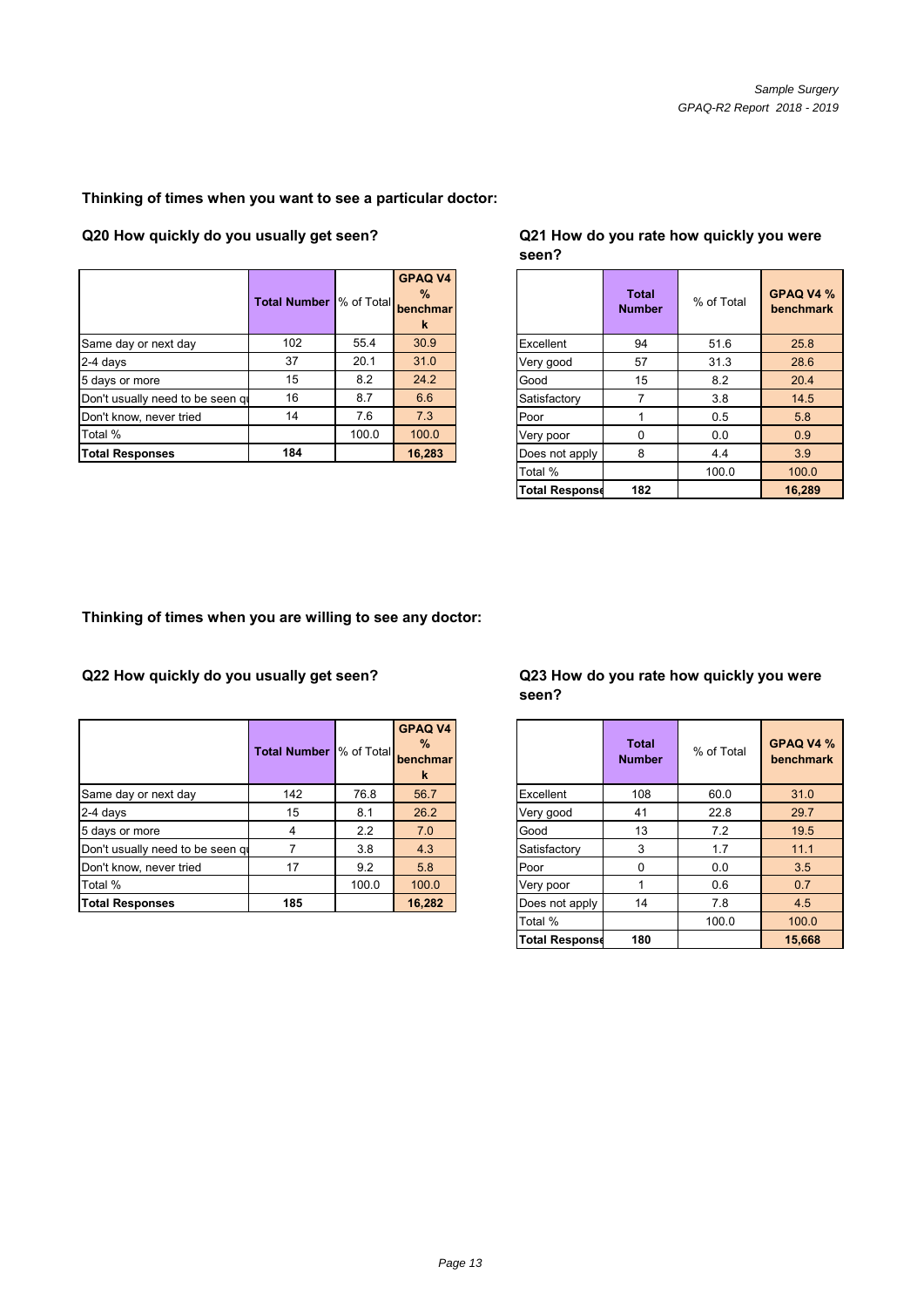## **Q24 How long did you wait for your most recent consultation to start?**

|                        | <b>Total Number</b> | % of Total | <b>GPAQ V4</b><br>%<br>benchmar<br>k | <b>GPPS</b><br><b>Benchma</b><br>rk |
|------------------------|---------------------|------------|--------------------------------------|-------------------------------------|
| Less than 5 minutes    | 69                  | 39.0       | 22.8                                 | 10%                                 |
| 6-10 minutes           | 58                  | 32.8       | 39.5                                 | 5-15 mins                           |
| 11-20 minutes          | 32                  | 18.1       | 22.2                                 | 58%                                 |
| 21-30 minutes          | 6                   | 3.4        | 9.0                                  | $>15$ mins                          |
| More than 30 minutes   | 9                   | 5.1        | 5.2                                  | 24%                                 |
| No set time            | 3                   | 1.7        | 1.3                                  |                                     |
| Total %                |                     | 100.0      | 100.0                                |                                     |
| <b>Total Responses</b> | 177                 |            | 15,664                               |                                     |

#### **Q25 How do you rate how long you waited?**

|                        | <b>Total Number  % of Total</b> |       | <b>GPAQ V4</b><br>%<br>benchmar<br>k | <b>GPPS National Results:</b>             |
|------------------------|---------------------------------|-------|--------------------------------------|-------------------------------------------|
| Excellent              | 82                              | 46.9  | 24.1                                 | 61% don't normally have to wait too long. |
| Very good              | 46                              | 26.3  | 26.6                                 | 24% have to wait a bit too long.          |
| Good                   | 21                              | 12.0  | 21.6                                 | 8% have to wait far too long.             |
| Satisfactory           | 22                              | 12.6  | 19.6                                 |                                           |
| Poor                   | 3                               | 1.7   | 6.1                                  |                                           |
| Very poor              | 0                               | 0.0   | 1.4                                  |                                           |
| Does not apply         |                                 | 0.6   | 0.5                                  |                                           |
| Total %                |                                 | 100.0 | 100.0                                |                                           |
| <b>Total Responses</b> | 175                             |       | 15.701                               |                                           |

| 61% don't normally have to wait too long. |
|-------------------------------------------|
| 24% have to wait a bit too long.          |
| 8% have to wait far too long.             |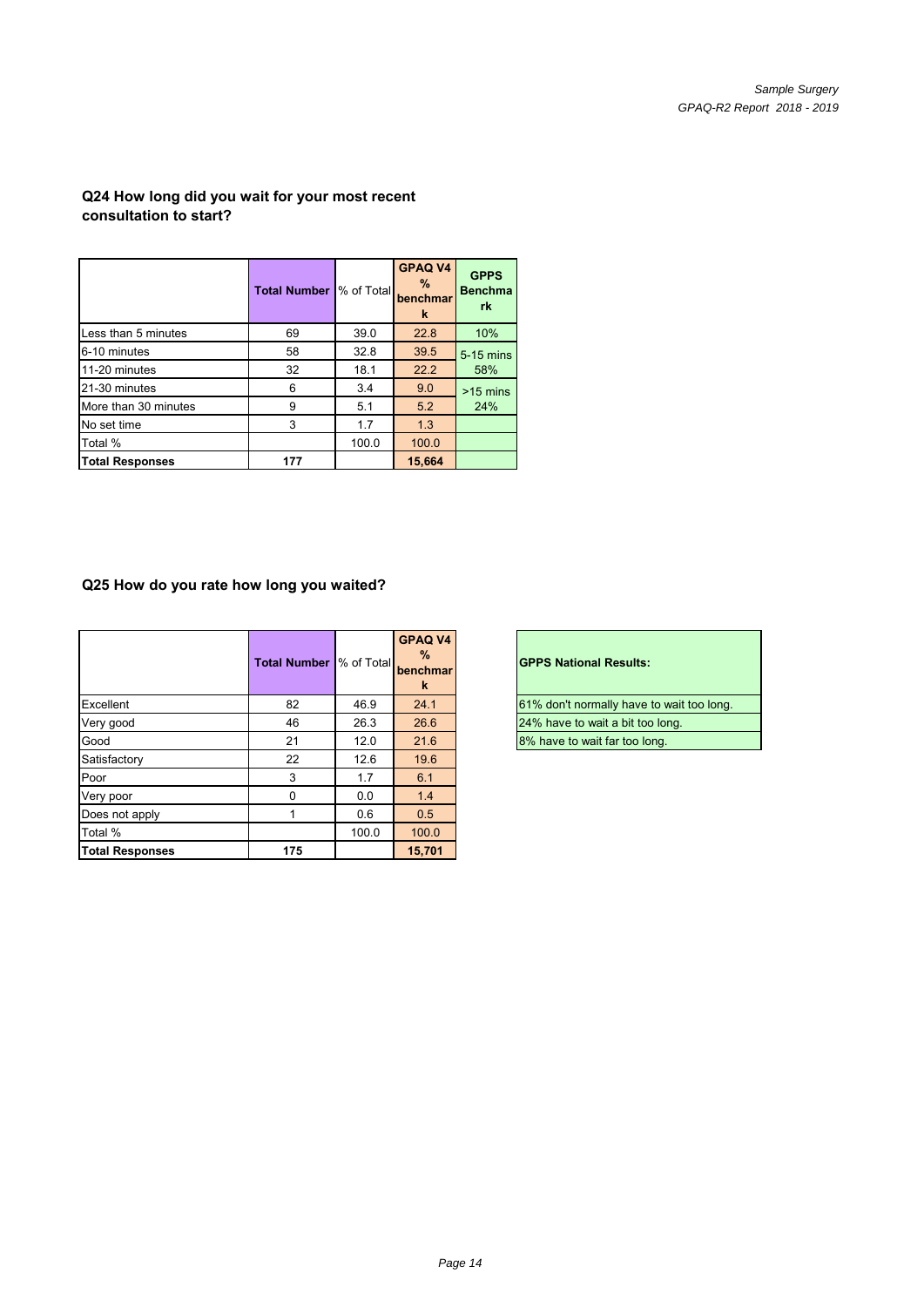#### **Q26 Is your GP surgery open at convenient times?**

|                              | responses<br><b>Total No</b> | % of total | GPAQ V4 %<br>benchmark | <b>Benchmark</b><br><b>GPPS</b> |
|------------------------------|------------------------------|------------|------------------------|---------------------------------|
| Yes                          | 167                          | 92.8       | 86.3                   | 78%                             |
| No                           | 6                            | 3.3        | 9.2                    | 16%                             |
| Don't know                   |                              | 3.9        | 4.6                    | 7%                              |
| Total %                      |                              | 100.0      | 100.0                  |                                 |
| <b>Total no</b><br>responses | 180                          |            | 15,538                 | 101%                            |

#### **Q27 Which of the following would make it easier to see or speak to someone?**

**13** Patients answered "No" or "Don't know" to Q26 and could tick one or more box(es) for this question

However a total of **81** patients who answered Q26, answered Q27; and some may answer Q26 and leave Q27 blank; and conversely some may leave Q26 blank yet answer Q27.

This table shows reponses from all patients answering this question (Q27). They could tick more than one box:

|                                      | responses<br><b>Total No</b> | responses<br>Q27<br>% of<br>٩ | GPAQ V4 %<br>benchmark | <b>Benchmark</b><br>GPPS |
|--------------------------------------|------------------------------|-------------------------------|------------------------|--------------------------|
| Number / % of patients<br>responding | 81                           | 45.0%                         | 42.5%                  | 22%                      |
| Before 8am                           | 8                            | 7.2%                          | 16.6%                  | 33%                      |
| At lunchtime                         | 12                           | 10.8%                         | 12.0%                  | 13%                      |
| After 6.30pm                         | 24                           | 21.6%                         | 22.6%                  | 68%                      |
| Saturday                             | 34                           | 30.6%                         | 28.8%                  | 71%                      |
| Sunday                               | 7                            | 6.3%                          | 10.2%                  | 32%                      |
| None of these                        | 26                           | 23.4%                         | 9.8%                   | 4%                       |
| Total %                              |                              | 100.0%                        | 100.0%                 |                          |
| Total number responses               | 111                          |                               | 9,367                  |                          |

The table below shows responses only from patients who said (Q26) the practice was not open at convenient times and also answered Q27.

They could tick more than one box:

|                                  | responses<br>Total No | responses<br>% of Q26<br>No/Don't<br>Know<br>Q27<br>$\mathbf{S}$ | GPAQ V4 %<br>benchmark | <b>Benchmark</b><br><b>GPPS</b> |
|----------------------------------|-----------------------|------------------------------------------------------------------|------------------------|---------------------------------|
| Number of patients said No       | 13                    | 7.2%                                                             | 13.7%                  |                                 |
| Number of these answering<br>Q27 | 12 <sub>2</sub>       |                                                                  |                        | 22%                             |
| Before 8am                       | $\overline{2}$        | 9.5%                                                             | 16.4%                  | 33%                             |
| At lunchtime                     | 1                     | 4.8%                                                             | 6.3%                   | 13%                             |
| After 6.30pm                     | 9                     | 42.9%                                                            | 31.1%                  | 68%                             |
| Saturday                         | 6                     | 28.6%                                                            | 33.2%                  | 71%                             |
| Sunday                           | $\overline{2}$        | 9.5%                                                             | 11.0%                  | 32%                             |
| None of these                    | 1                     | 4.8%                                                             | 2.0%                   | 4%                              |
| Total %                          |                       | 100.0%                                                           | 100.0%                 |                                 |
| <b>Total number responses</b>    | 21                    |                                                                  | 1,388                  |                                 |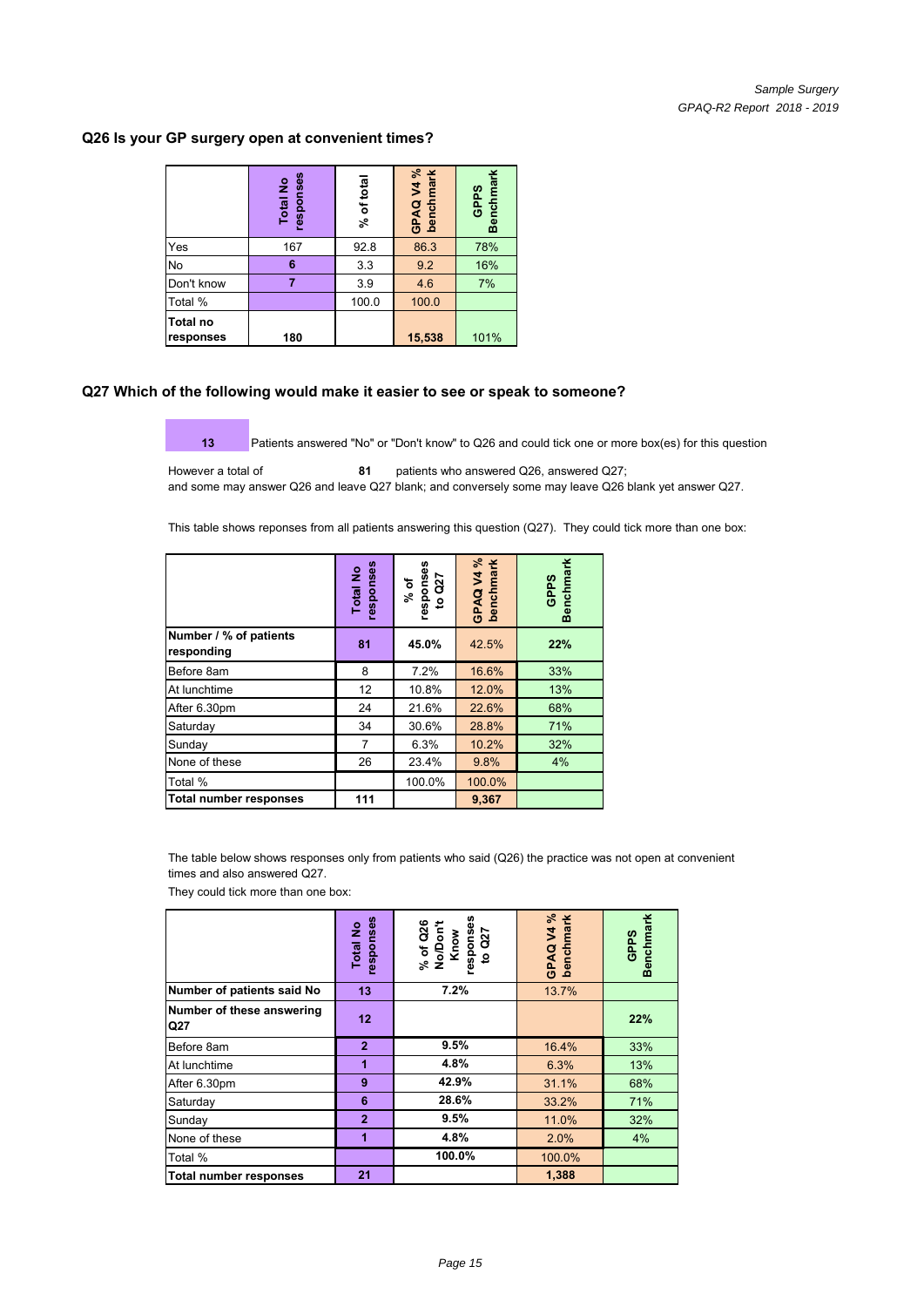|                                           | responses<br><b>Total No</b> | % of total | GPAQ V4 %<br>benchmark | Benchmar<br><b>GPPS</b> |
|-------------------------------------------|------------------------------|------------|------------------------|-------------------------|
| Yes                                       | 125                          | 69.1       | 64.6                   | 56%                     |
| No                                        | 56                           | 30.9       | 33.7                   | 42%                     |
| There is only one doctor in my<br>surgery | 0                            | 0.0        | 1.7                    | 2%                      |
| Total                                     | 181                          | 100.0      | 100.0                  |                         |

## **Q28 Is there a particular GP you usually prefer to see or speak to?**

#### **Q29 How often do you see or speak to the GP you prefer?**

125 Patients answered "Yes" to Q28 so prefer to speak to a particular GP 140 Patients answered this question.

|                                         | Q <sub>2</sub> 8<br>from those<br>ð,<br>"Yes"<br>Responses<br>answering | % of total | ᠊ᢛ<br>Q29<br>Responses from<br>answering | % of total | Q28<br>GPAQ V4 % benchmark<br>from those<br>$\mathbf{S}$<br>"Yes"<br>Responses<br>answering | <b>Benchmark</b><br><b>GPPS</b> |
|-----------------------------------------|-------------------------------------------------------------------------|------------|------------------------------------------|------------|---------------------------------------------------------------------------------------------|---------------------------------|
| Number said "Yes" to Q28                | 125                                                                     | 69.1       |                                          |            | 10,098                                                                                      |                                 |
| Always or almost always                 | 81                                                                      | 64.8       | 90                                       | 64.3       | 45.1                                                                                        | 42%                             |
| A lot of the time                       | 25                                                                      | 20.0       | 36                                       | 25.7       | 25.6                                                                                        | 23%                             |
| Some of the time                        | $\overline{7}$                                                          | 5.6        | 8                                        | 5.7        | 19.7                                                                                        | 28%                             |
| Never or almost never                   | 1                                                                       | 0.8        | 1                                        | 0.7        | 2.5                                                                                         | 6%                              |
| Not tried                               | $\mathbf 0$                                                             | 0.0        | 5                                        | 3.6        | 1.0                                                                                         | 1%                              |
| <b>Missing</b>                          | 11                                                                      | 8.8        |                                          |            |                                                                                             |                                 |
| <b>Total answering this</b><br>question | 125                                                                     | 100.0      | 140                                      | 100        | 10,098                                                                                      |                                 |

Again, some patients may answer Q28 that they prefer a particular GP yet leave Q29 blank; and conversely some may leave Q28 blank yet answer how often they see or speak to their preferred GP.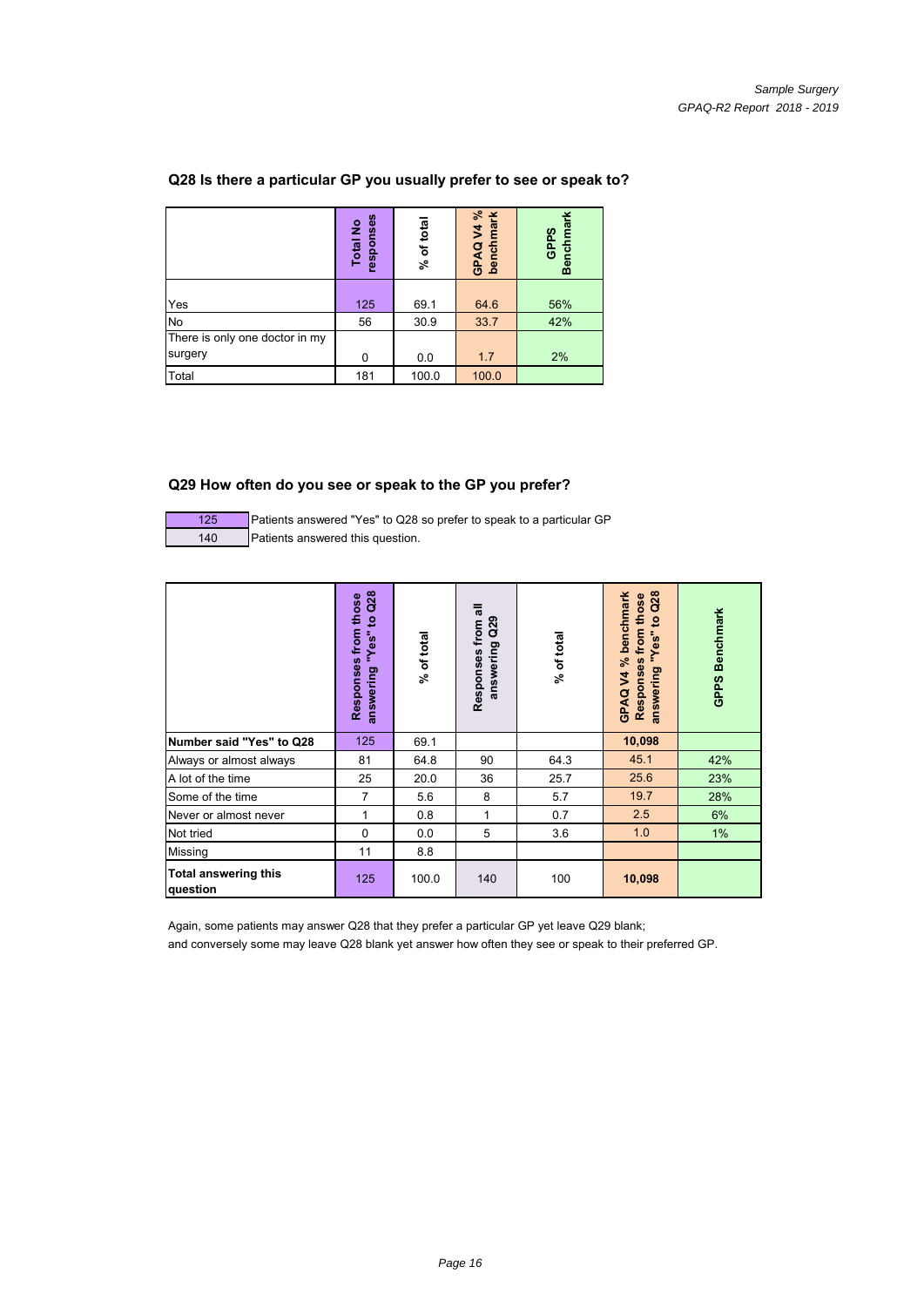## **About your last visit to the practice nurse: How good was the nurse at:**

#### **Q30 Putting you at ease?**

|                     | <b>Total Number</b> | % of Total | <b>GPAQ V4</b><br>$\%$<br>benchma<br>rk | <b>GPPS</b><br><b>Benchmar</b><br>k |
|---------------------|---------------------|------------|-----------------------------------------|-------------------------------------|
| Very good           | 110                 | 80.3       | 66.6                                    | N/A                                 |
| Good                | 21                  | 15.3       | 23.0                                    |                                     |
| Satisfactory        | $\overline{2}$      | 1.5        | 5.2                                     |                                     |
| Poor                |                     | 0.7        | 0.8                                     |                                     |
| Very poor           | n                   | 0.0        | 0.3                                     |                                     |
| Does not apply      | 3                   | 2.2        | 4.1                                     |                                     |
| Total %             |                     | 100.0      | 100.0                                   |                                     |
| <b>Total number</b> | 137                 |            | 12,540                                  |                                     |



#### **Q31 Giving you enough time?**

|                | <b>Total Number</b> | % of Total | GPAQ V4<br>$\%$<br>benchma<br>rk | <b>GPPS</b><br><b>Benchmar</b><br>k | Nurse Giving you enough time |
|----------------|---------------------|------------|----------------------------------|-------------------------------------|------------------------------|
| Very good      | 106                 | 78.5       | 62.7                             | 48%                                 | $\Box$ Very good             |
| Good           | 26                  | 19.3       | 27.1                             | 33%                                 | $\blacksquare$ Good          |
| Satisfactory   |                     | 0.7        | 6.1                              | 5%                                  |                              |
| Poor           |                     | 0.7        | 0.6                              | 1%                                  | ■ Satisfactory               |
| Very poor      | 0                   | 0.0        | 0.2                              | $0\%$                               | $\blacksquare$ Poor          |
| Does not apply |                     | 0.7        | 3.3                              | 12%                                 | $\blacksquare$ Very poor     |
| Total %        |                     | 100.0      | 100.0                            | 87%                                 | Does not apply               |
| Total number   | 135                 |            | 12,380                           |                                     |                              |

#### **Q32 Listening to you?**

|                     | <b>Total Number</b> | % of Total | GPAQ V4<br>$\%$<br>benchma<br>rk | <b>GPPS</b><br><b>Benchmar</b><br>k | <b>Nurse Listening to you</b> |
|---------------------|---------------------|------------|----------------------------------|-------------------------------------|-------------------------------|
| Very good           | 105                 | 77.8       | 64.6                             | 47%                                 | $\blacksquare$ Very good      |
| Good                | 24                  | 17.8       | 24.7                             | 33%                                 | $\blacksquare$ Good           |
| Satisfactory        | 3                   | 2.2        | 6.1                              | 6%                                  |                               |
| Poor                |                     | 0.7        | 0.7                              | $1\%$                               | ■ Satisfactory                |
| Very poor           | 0                   | 0.0        | 0.2                              | $0\%$                               | $\blacksquare$ Poor           |
| Does not apply      | 2                   | 1.5        | 3.6                              | 13%                                 | ■ Very poor                   |
| Total %             |                     | 100.0      | 100.0                            | 87%                                 |                               |
| <b>Total number</b> | 135                 |            | 12,345                           |                                     | Does not apply                |

#### **Q33 Explaining your condition and treatment?**

|                     | <b>Total Number</b> | % of Total | <b>GPAQ V4</b><br>$\%$<br>benchmal<br>rk | <b>GPPS</b><br>Benchmar<br>k | <b>Explaining condition &amp; treatment</b> |
|---------------------|---------------------|------------|------------------------------------------|------------------------------|---------------------------------------------|
| Very good           | 95                  | 70.4       | 61.1                                     | 46%                          | $\Box$ Very good                            |
| Good                | 24                  | 17.8       | 24.9                                     | 32%                          | $\blacksquare$ Good                         |
| Satisfactory        | 4                   | 3.0        | 7.0                                      | 7%                           | ■ Satisfactory                              |
| Poor                |                     | 0.0        | 0.8                                      | $1\%$                        |                                             |
| Very poor           |                     | 0.7        | 0.3                                      | $0\%$                        | $\blacksquare$ Poor                         |
| Does not apply      | 11                  | 8.1        | 6.0                                      | 14%                          | ■ Very poor                                 |
| Total %             |                     | 100.0      | 100.0                                    | 86%                          | Does not apply                              |
| <b>Total number</b> | 135                 |            | 12,306                                   |                              |                                             |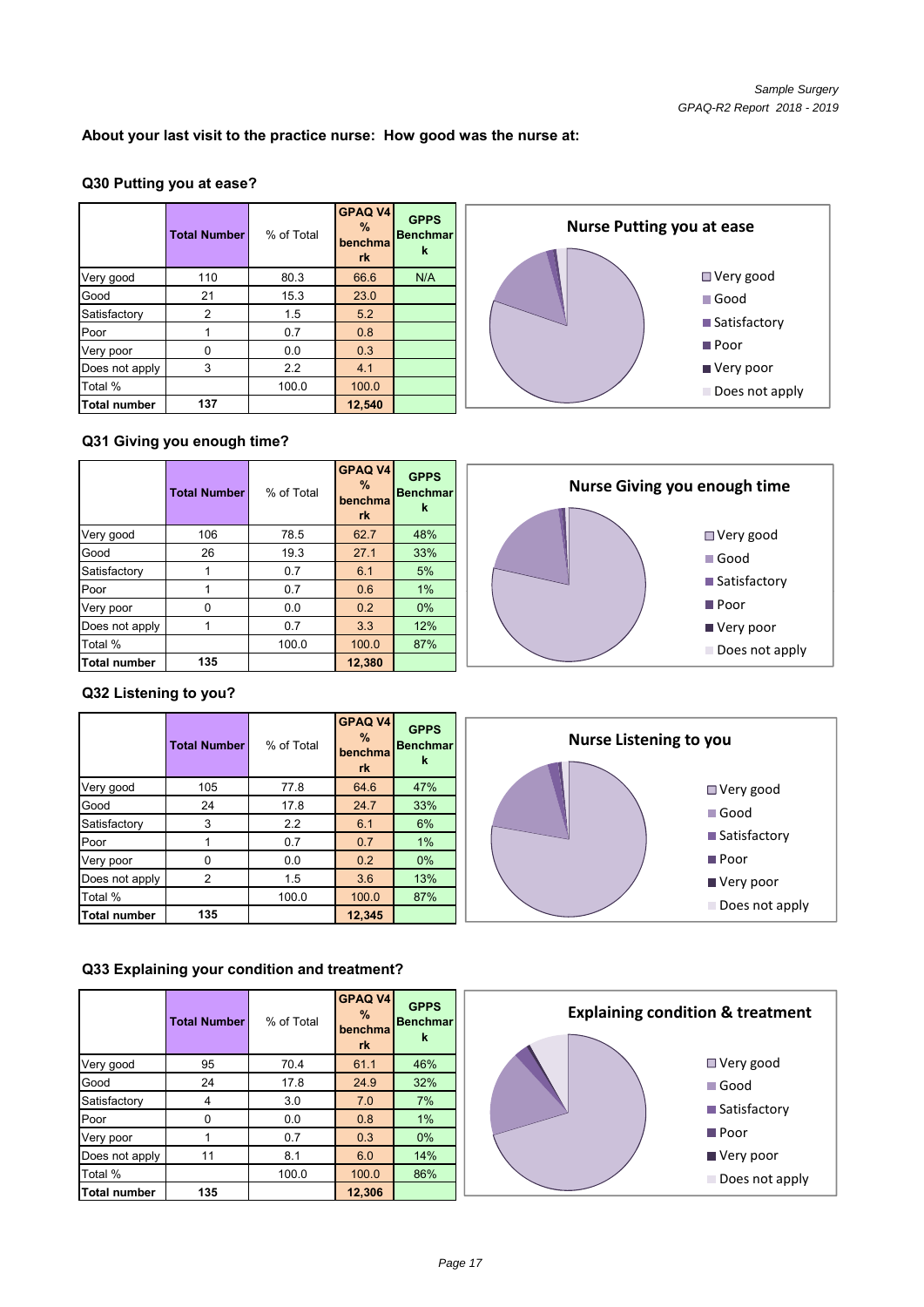Very good

Does not apply Does not

#### **Q34 Involving you in decisions about your care?**

|                | <b>Total Number</b> | % of Total | <b>GPAQ V4</b><br>$\%$<br>benchma<br>rk | <b>GPPS</b><br><b>Benchmar</b><br>k |
|----------------|---------------------|------------|-----------------------------------------|-------------------------------------|
| Very good      | 88                  | 66.2       | 54.9                                    | 38%                                 |
| Good           | 22                  | 16.5       | 26.2                                    | 30%                                 |
| Satisfactory   | 6                   | 4.5        | 7.2                                     | 9%                                  |
| Poor           | 0                   | 0.0        | 0.8                                     | 1%                                  |
| Very poor      | n                   | 0.0        | 0.3                                     | 1%                                  |
| Does not apply | 17                  | 12.8       | 10.6                                    | 21%                                 |
| Total %        |                     | 100.0      | 100.0                                   | 100%                                |
| Total number   | 133                 |            | 12.247                                  |                                     |

#### **Q35 Providing or arranging treatment for you?**

|                     | <b>Total Number</b> | % of Total | <b>GPAQ V4</b><br>$\%$<br>benchma<br>rk | <b>GPPS</b><br><b>Benchmar</b><br>k |
|---------------------|---------------------|------------|-----------------------------------------|-------------------------------------|
| Very good           | 89                  | 67.4       | 56.9                                    | N/A                                 |
| Good                | 20                  | 15.2       | 24.2                                    |                                     |
| Satisfactory        | 3                   | 2.3        | 6.0                                     |                                     |
| Poor                | N                   | 0.0        | 0.6                                     |                                     |
| Very poor           |                     | 0.0        | 0.3                                     |                                     |
| Does not apply      | 20                  | 15.2       | 12.0                                    |                                     |
| Total %             |                     | 100.0      | 100.0                                   |                                     |
| <b>Total number</b> | 132                 |            | 12,212                                  |                                     |



**Involving you in decisions**

#### **Qs 30 to 35: Summary of how good the Nurse was perceived to be at the following**

| <b>Total Patients</b><br>%          | Ospoziting vous |             | O31 Guinayou enough | O22 Listering to you.<br>Case to a wines your | Oskympating you.in<br>condition and<br><b>ITeatrophil</b> | decisions about your<br>Oss Projiding of | arranging tradition for |
|-------------------------------------|-----------------|-------------|---------------------|-----------------------------------------------|-----------------------------------------------------------|------------------------------------------|-------------------------|
| Very good                           | 80              | 79          | 78                  | 70                                            | 66                                                        | 67                                       |                         |
| Good                                | 15              | 19          | 18                  | 18                                            | 17                                                        | 15                                       |                         |
| Satisfactory                        |                 | 1           | $\overline{2}$      | 3                                             | 5                                                         | 2                                        |                         |
| Poor                                |                 | 1           | 1                   | $\mathbf 0$                                   | $\mathbf 0$                                               | $\mathbf 0$                              |                         |
| Very poor                           | $\Omega$        | $\mathbf 0$ | $\Omega$            | 1                                             | $\Omega$                                                  | $\Omega$                                 |                         |
| Does not apply                      | $\overline{2}$  | 1           | 1                   | 8                                             | 13                                                        | 15                                       |                         |
| Total %                             | 100             | 100         | 100                 | 100                                           | 100                                                       | 100                                      |                         |
| <b>Total Number</b><br>of responses | 137             | 135         | 135                 | 135                                           | 133                                                       | 132                                      |                         |

#### **Q36 Would you be completely happy to see this Nurse again?**

|                                     | <b>Total</b><br><b>Number</b> | % of Total | <b>GPAQ V4</b><br>$\frac{9}{6}$<br>benchmar<br>k |
|-------------------------------------|-------------------------------|------------|--------------------------------------------------|
| Yes                                 | 128                           | 98.5       | 97.1                                             |
| No                                  | 2                             | 1.5        | 2.9                                              |
| Total %                             |                               | 100.0      | 100.0                                            |
| <b>Total Number</b><br>of responses | 130                           |            | 11,676                                           |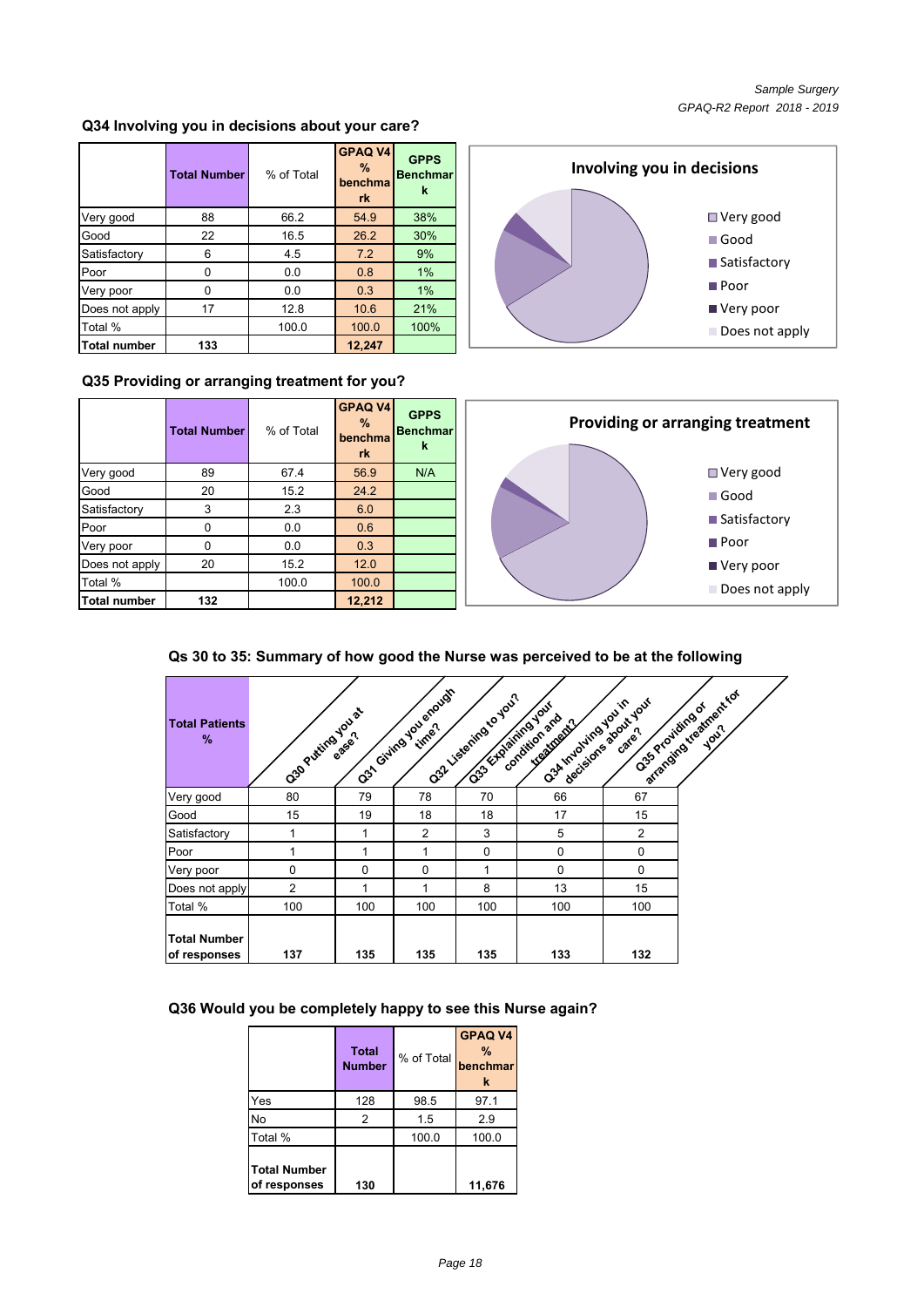#### **Thinking about the care you get from your doctors and nurses overall, how well does the practice help you to:**

#### **Total Number** % of Total **GPAQ V4 % benchmar k** 175 93.6 85.0 10 | 5.3 | 11.0 1 0.5 1.5 1 0.5 2.5 Total % 100.0 100.0 100.0 **187 16,226** Not very well Does not apply Unsure Very well **Total number**

## **Q37 Understand your health problems**

## **Q38 Cope with your health problems**

|                     | <b>Total</b><br><b>Number</b> | % of Total | <b>GPAQ V4</b><br>$\%$<br>benchmar<br>k |
|---------------------|-------------------------------|------------|-----------------------------------------|
| Very well           | 169                           | 90.4       | 82.4                                    |
| Unsure              | 11                            | 5.9        | 11.9                                    |
| Not very well       |                               | 0.5        | 2.1                                     |
| Does not apply      | 6                             | 3.2        | 3.6                                     |
| Total %             |                               | 100.0      | 100.0                                   |
| <b>Total number</b> | 187                           |            | 16,137                                  |

## **Q39 Keep yourself healthy**

|                | <b>Total</b><br><b>Number</b> | % of Total | <b>GPAQ V4</b><br>$\%$<br>benchmar<br>k |
|----------------|-------------------------------|------------|-----------------------------------------|
| Very well      | 159                           | 85.9       | 75.2                                    |
| Unsure         | 15                            | 8.1        | 16.1                                    |
| Not very well  | 0                             | 0.0        | 2.5                                     |
| Does not apply | 11                            | 5.9        | 6.2                                     |
| Total %        |                               | 100.0      | 100.0                                   |
| Total number   | 185                           |            | 16,048                                  |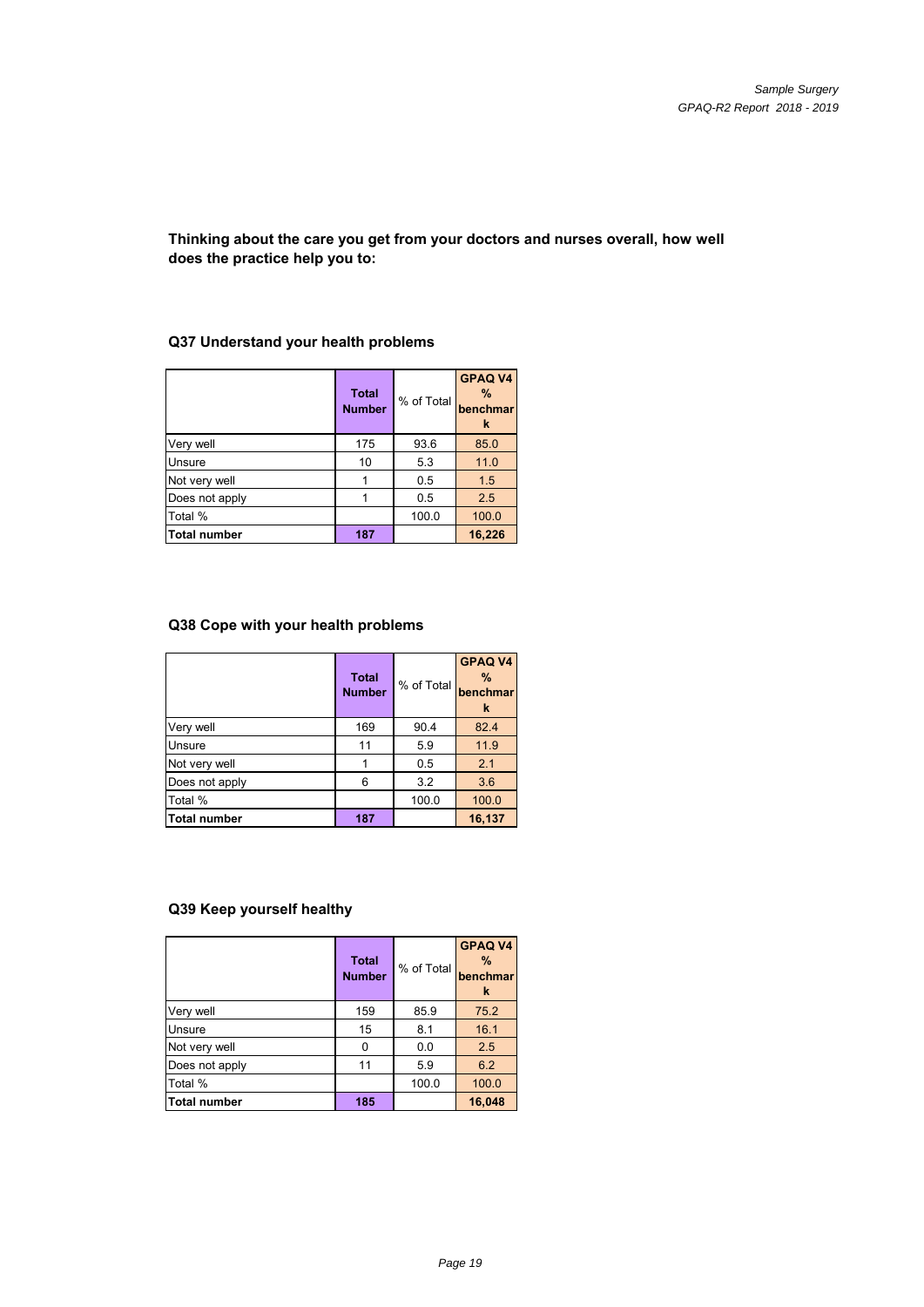|                     | responses<br>Total<br>Number | of tota<br>گ<br>ج | <b>GPAQ V4</b><br>%<br>benchmar<br>k | <b>Benchmark</b><br><b>GPPS</b> |
|---------------------|------------------------------|-------------------|--------------------------------------|---------------------------------|
| Excellent           | 146                          | 78.5              | 45.9                                 |                                 |
| Very good           | 36                           | 19.4              | 34.6                                 | 51%                             |
| Good                | 3                            | 1.6               | 14.0                                 | 38%                             |
| Satisfactory        | 1                            | 0.5               | 4.6                                  | 7%                              |
| Poor                | $\Omega$                     | 0.0               | 0.8                                  | 3%                              |
| Very poor           | $\Omega$                     | 0.0               | 0.2                                  | 1%                              |
| Total %             |                              | 100.0             | 100.0                                |                                 |
| <b>Total number</b> | 186                          |                   | 16,287                               | 100%                            |

## **Q40 Overall, how would you describe your experience of your GP surgery?**

186 of the 203 patients who completed the questionnaire answered this question.

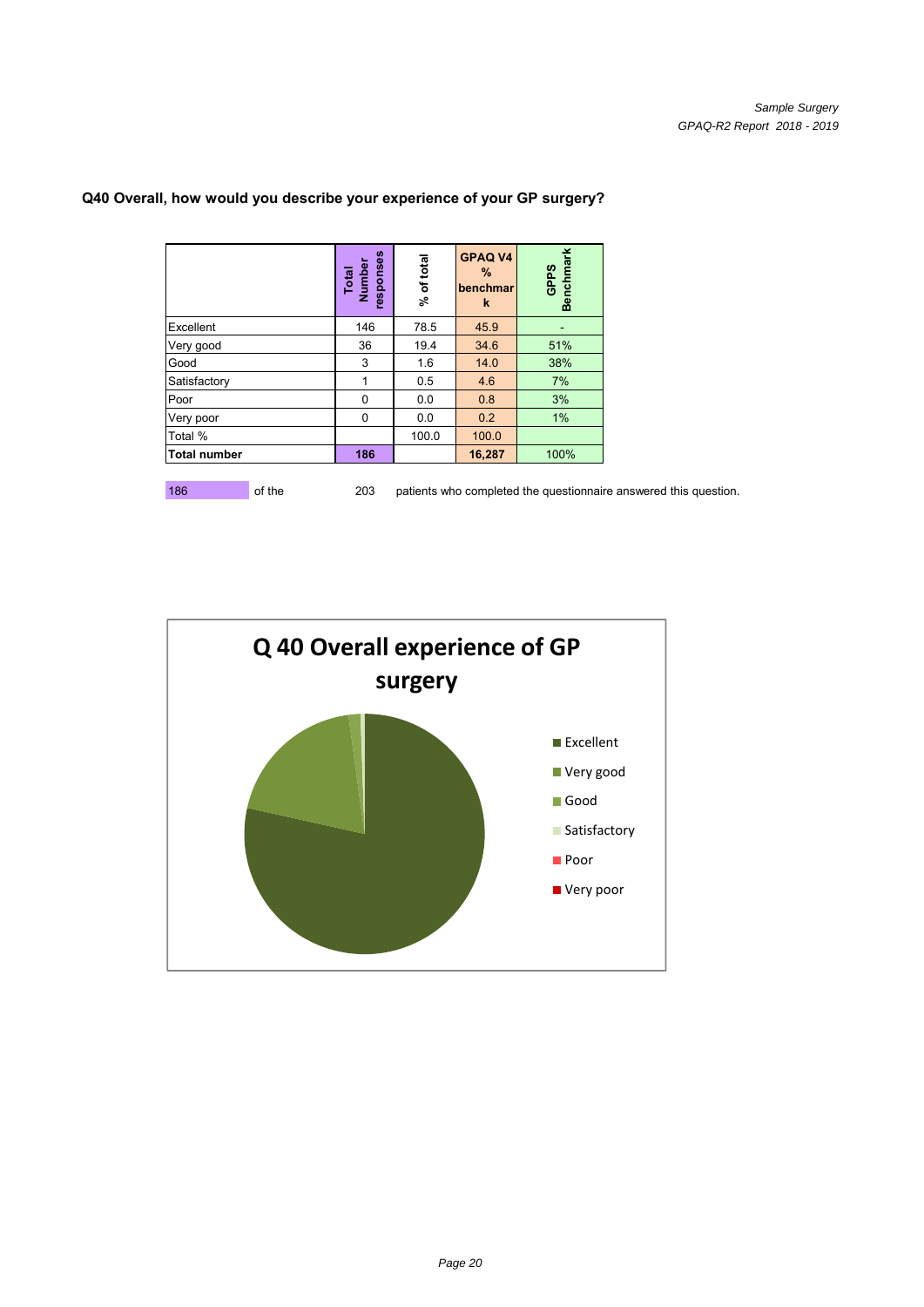# **Friends and Family Test**

**Q41 How likely are you to recommend your GP surgery to friends and family if they need similar care or treatment?**



**186** of the 203 patients who completed the questionnaire answered this question.

The scoring methodology is based on the underlying 'Net Promoter Score' calculation, which was considered to be the most effective at delivering the benefits of the Friends and Family Test calculated as follows to give a score between -100 and +100:

https://www.gov.uk/government/uploads/system/uploads/attachment\_data/file/214941/Friends-and-Family-Test-Publication-Guidance-v2-FOR-PUBLIC\_E2\_80\_A6.pdf

|                   | Proportion of respondants<br>"extremely likely" to<br>minus<br>recommend |                | Proportion of respondants "neither likely nor unlikely",<br>"unlikely" or "extremely unlikely" to recommend |      |          |     |           |
|-------------------|--------------------------------------------------------------------------|----------------|-------------------------------------------------------------------------------------------------------------|------|----------|-----|-----------|
|                   | Giving a score of                                                        | 85.4           | for your practice overall.                                                                                  |      |          |     |           |
| The FFT score for |                                                                          | Sample Surgery | İS                                                                                                          | 85.4 | based on | 186 | responses |

**However,** following a review, NHS England recommended (http://www.england.nhs.uk/ourwork/pe/fft/calculations/) a move away from the Net Promoter Score (NPS) and the introduction of a simpler scoring system in order to increase the relevance of the FFT data.

Based on the findings of the review, NHS England is now calculating and presenting the FFT results as a percentage of respondents who would/would not recommend the service to their friends and family.

| Q41 FFT                     | esponses<br>Number<br>Total | % of total | Q41 How likely to recommend to Friends & Family?<br>$\blacksquare$ Extremely likely |
|-----------------------------|-----------------------------|------------|-------------------------------------------------------------------------------------|
| <b>Extremely likely</b>     | 161                         | 86.6       | $\blacksquare$ Likely                                                               |
| Likely                      | 21                          | 11.3       |                                                                                     |
| Neither likely nor unlikely |                             | 1.6        | □ Neither likely nor unlikely                                                       |
| Unlikely                    |                             | 0.0        | <b>■</b> Unlikely                                                                   |
| <b>Extremely unlikely</b>   |                             | 0.0        |                                                                                     |
| Don't know                  |                             | 0.5        | $\blacksquare$ Extremely unlikely                                                   |
| Total %                     |                             | 99.5       | $\Box$ Don't know                                                                   |
| Total number responses      | 186                         |            |                                                                                     |

Percentage measures is calculated as follows:

|                          |                   |                                                                                 |          |     |           | Your score: |
|--------------------------|-------------------|---------------------------------------------------------------------------------|----------|-----|-----------|-------------|
| Recommend (%)            |                   | extremely likely + likely                                                       |          |     | x100      | 97.8        |
|                          |                   | extremely likely + likely + neither + unlikely + extremely unlikely+ don't know |          |     |           |             |
| Not recommend $(\%)$     |                   | $extremely$ unlikely $+$ unlikely                                               |          |     | x100      | 0.0         |
|                          |                   | extremely likely + likely + neither + unlikely + extremely unlikely+ don't know |          |     |           |             |
| Sunmmary of your scores: |                   |                                                                                 |          |     |           |             |
|                          | <b>NPS</b>        | 85.4                                                                            | based on | 186 | responses |             |
|                          | Recommend (%)     | 97.8                                                                            | based on | 186 | responses |             |
|                          | Not recommend (%) | 0.0                                                                             | based on | 186 | responses |             |